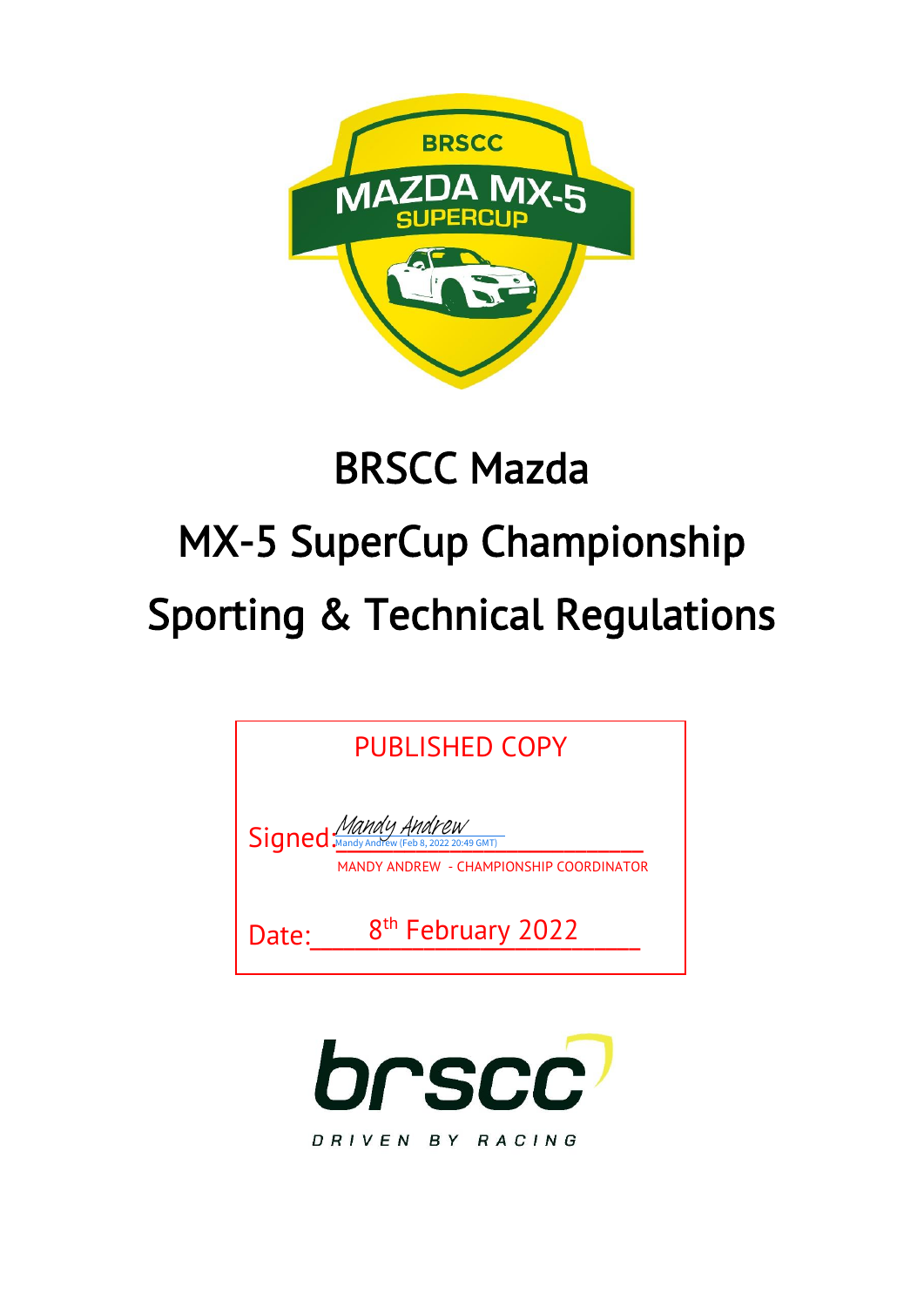| <b>CONTENTS</b>         |                                                         | Page           |
|-------------------------|---------------------------------------------------------|----------------|
| 1                       | <b>SPORTING REGULATIONS - GENERAL</b>                   | 2              |
| 1.1                     | Title & Jurisdiction                                    | 2              |
| 1.2                     | <b>Officials</b>                                        | $\overline{2}$ |
| 1.3                     | <b>Competitor Eligibility</b>                           | $\overline{5}$ |
| 1.4                     | Registration                                            | $\overline{3}$ |
| 1.5                     | Championship Events                                     | 5              |
| 1.6                     | Scoring                                                 | 5              |
| 1.7                     | Awards                                                  | 6              |
| 2 <sup>7</sup>          | <b>CHAMPIONSHIP RACE MEETINGS &amp; RACE PROCEDURES</b> | 8              |
| 2.1                     | Entries                                                 | $\,8\,$        |
| 2.2                     | <b>Briefings</b>                                        | $\,8$          |
| 2.3                     | <b>Qualification Practice</b>                           | $\,8\,$        |
| 2.4                     | Races                                                   | 9              |
| 2.5                     | <b>Starts</b>                                           | 9              |
| 2.6                     | Session Red Flag                                        | 10             |
| 2.7                     | Pits, Paddock and Pit Lane Safety                       | 10             |
| 2.8                     | Race Finishes                                           | 11             |
| 2.9                     | Results                                                 | 11             |
| 2.10                    | <b>Timing Modules</b>                                   | 11             |
| 2.11                    | <b>Qualification Races</b>                              | 11             |
| 2.12                    | Operation of the Safety Car                             | 12             |
| 2.13                    | <b>Onboard Cameras</b>                                  | 12             |
| 2.14                    | Parc Fermé                                              | 12             |
| $\overline{3}$          | SPECIFIC CHAMPIONSHIP REGULATIONS                       | 14             |
| 3.1                     | Motorsport UK's Respect Code                            | 14             |
| 3.2                     | Re-Scrutiny                                             | 14             |
| $\overline{\mathbf{r}}$ | SPECIFIC CHAMPIONSHIP PENALTIES                         | 15             |
| 4.1                     | Infringements Of Technical Regulations                  | 15             |
| 4.2                     | Additional Specific Championship Penalties              | 15             |
| 4.3                     | Social Media                                            | 16             |
| 5.                      | <b>TECHNICAL REGULATIONS</b>                            | 17             |
| 5.1                     | Introduction                                            | 17             |
| 5.2                     | <b>General Description</b>                              | 17             |
| 5.3                     | Safety Requirements                                     | 19             |
| 5.4                     | General Technical Requirements & Exceptions             | 19             |
| 5.5                     | Chassis                                                 | 20             |
| 5.6                     | Bodywork                                                | 20             |
| 5.7                     | Engines                                                 | 22             |
| 5.8                     | Suspensions                                             | 25             |
| 5.9                     | Transmission                                            | 26             |
| 5.10                    | Electrics                                               | 27             |
| 5.11                    | <b>Brakes</b>                                           | 28             |
| 5.12                    | Wheels/Steering                                         | 29             |
| 5.13                    | <b>Tyres</b>                                            | 29             |
| 5.14                    | Weights                                                 | 30             |
| 5.15                    | Fuel Tank & Fuel                                        | 30             |
| 5.16                    | Silencing                                               | 31             |
| 5.17                    |                                                         | 31             |
| 6                       | Numbers & Championship Decals<br><b>APPENDICES</b>      | 32             |
| 6.1                     | Race Organising Clubs & Contacts                        | 32             |
| 6.2                     | <b>Commercial Undertakings</b>                          | 32             |
| 6.3                     | Deleted                                                 | 33             |
|                         | Deleted                                                 | 33             |
| 6.4                     |                                                         |                |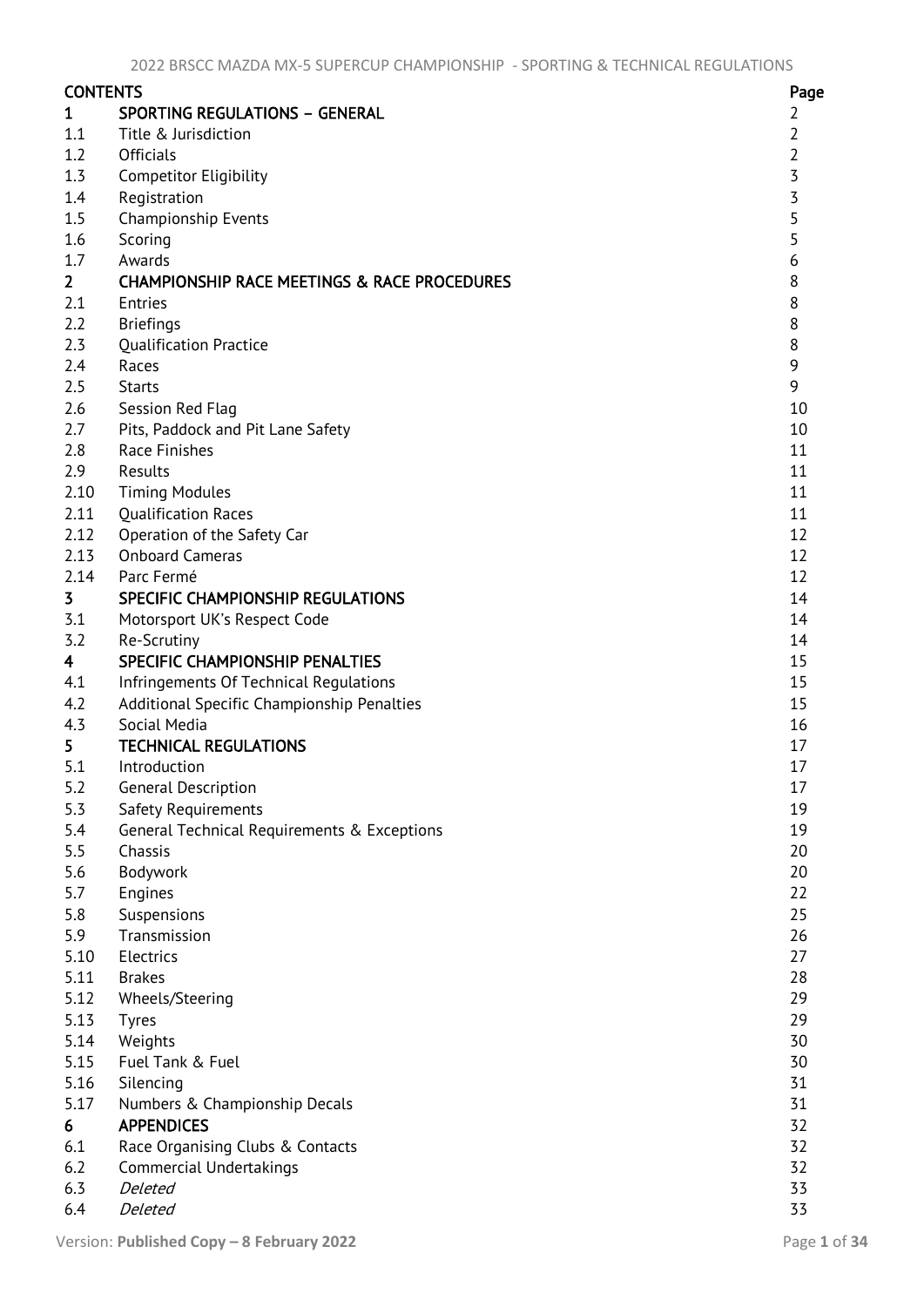# <span id="page-2-3"></span><span id="page-2-0"></span>1. SPORTING REGULATIONS – GENERAL

# 1.1 TITLE & JURISDICTION

<span id="page-2-1"></span>The BRSCC Mazda MX-5 SuperCup is organised and administrated by the British Racing and Sports Car Club (BRSCC) in accordance with the General Regulations of Motorsport UK (incorporating the provisions of the International Sporting Code of the FIA) and these Regulations.

Motorsport UK Championship Permit No: CH2022/R060

Race Status: Interclub

Motorsport UK Championship Grade: C

The BRSCC reserves the right to amend or vary the Sporting Regulations in accordance with Motorsport UK Regulation [D 11.2] at any time before or during the season and further issue additional statements concerning the Regulations from time to time, subject to Motorsport UK approval, and all such statements will be issued by a Bulletin to the Motorsport UK and to all registered competitors by email or by post to the address detailed on the Registration Form, or by delivery to the competitor by hand. It is a condition of entry that all competitors, teams, team members and persons associated with any of the above agree to be bound by the Regulations including any amendments, variations or statements relating thereto.

# <span id="page-2-2"></span>1.2 OFFICIALS

# 1.2.1 Championship Co-ordinator

Mandy Andrew Tel: 07973 665176 Email: [mazdasupercup@brscc.co.uk](mailto:mazdasupercup@brscc.co.uk)

# 1.2.1.1 Clerk of the Course

 Paul Levitt (or his appointed deputy) Email: [paul@hareandlevitt.co.uk](mailto:paul@hareandlevitt.co.uk) Mobile: 07815 908928

# 1.2.2 Licenced Eligibility Scrutineer Assistant Scrutineers

Julian Affleck Richard Breland | Adrian Smith Mobile: 07842 564451 Mobile: 07763 136309| 07921 787859 Email: [julianaffleck@hotmail.com](mailto:julianaffleck@hotmail.com) Email: [mazdatechnical@brscc.co.uk](mailto:mazdatechnical@brscc.co.uk) | [adysmith81@aol.com](mailto:adysmith81@aol.com)

#### 1.2.3. Championship Stewards

G Masters, I Moore, D Simons & M Sones

Any three Championship Stewards will constitute a quorum. In the event of any of the Championship Stewards listed above being unavailable or being unable to consider any particular matter due to a perceived conflict of interest, the organisers reserve the right to appoint an alternative Championship Steward or, if deemed to be necessary, more than one alternative Championship Steward.

G) 2.7 Championship Stewards may only adjudicate on any disputes, irregularities or appeals arising from the approved Championship regulations.

Version: **Published Copy – 8 February 2022** Page **2** of **34** (G) 2.7.1 Championship Stewards are also empowered to consider any request from the Championship co-ordinator to penalise any Competitor for any breach of Championship regulations after holding a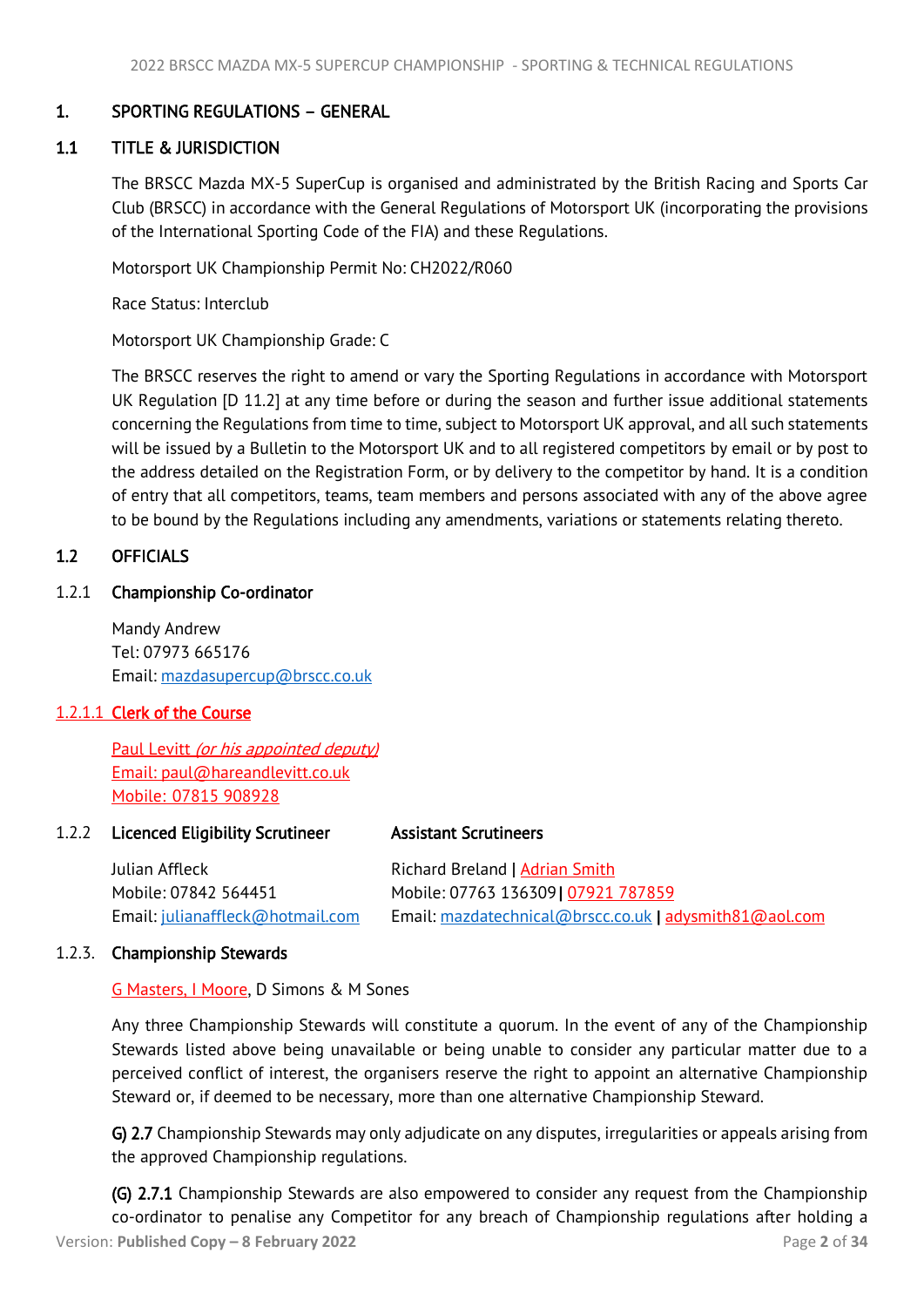2022 BRSCC MAZDA MX-5 SUPERCUP CHAMPIONSHIP - SPORTING & TECHNICAL REGULATIONS

<span id="page-3-2"></span>formal hearing to impose a penalty in accordance with C.2.1.1 (subject to the rights of appeal provided for in Section C).

(W) 2.2.1 The Championship Stewards can only adjudicate upon any disputes, irregularities or appeals arising from the approved Championship Regulations. They are also empowered to consider any request from the Championship Co-ordinator to penalise any Competitor for breach of Championship Regulations and, after holding a formal hearing, to impose a penalty in accordance with C.2.1, subject to the rights of appeal to the MSC provided in Section C.

# <span id="page-3-0"></span>1.3 COMPETITOR ELIGIBILITY

- 1.3.1 Entrants must:
	- (a) Be fully paid up valid membership card holding members of the BRSCC and
	- (b) be registered for the Championship and
	- (c) be in possession of a valid Motorsport UK Entrants Licence
- 1.3.2 Drivers and Entrant/Drivers must:
	- (a) Be current Members of the BRSCC and
	- (b) be Registered for the Championship and
	- (c) be in possession of a valid Motorsport UK Competition Race Club status licence as a minimum

(d) Or be in possession of the highest grade of National Race Licence or valid FIA International Licence, together with their ASN's written consent ((H)26.2 and FIA ISC Article 2.3.7b applies).

(e) If participation in the Championship requires absence from education a driver, in full time school education is required to have the approval of their head teacher and a letter stating such approval from the school in order to fulfil registration for the Championship. A driver shall not take time out of their education to participate in motor sport without the prior written approval of their education establishment.

# 1.3.3 Deleted

# 1.3.3.1 Deleted

- 1.3.4 All necessary documentation must be presented for checking at all rounds when signing-on.
- 1.3.5 Competitors must ensure that their cars comply with the conditions of eligibility and safety throughout.

# <span id="page-3-1"></span>1.4 REGISTRATION

1.4.1 All competitors must register for the championship by returning the Registration Form with the Registration Fee to the BRSCC prior to the Final Closing date for the first round being entered.

Only invited drivers will be eligible to compete.

There will be two classes within the Championship. Drivers will be self-classified in to the two different categories at registration:

- 1) SuperCup Pro drivers looking for a high level of competition.
- 2) SuperCup Club drivers wishing to race without the pressure of the Pro Class, but still enjoy the racing environment.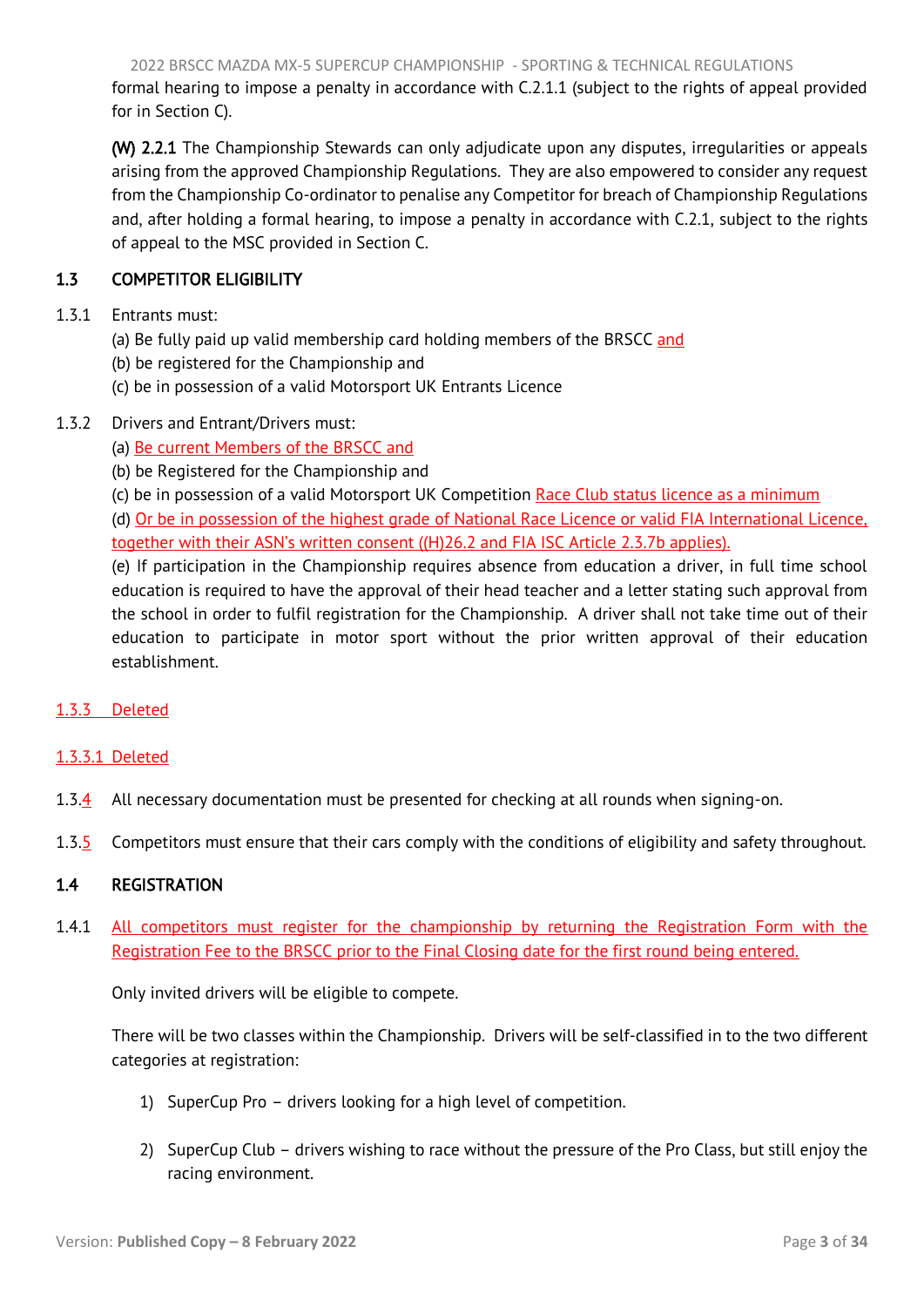The registered driver is permitted to change Class after their first meeting of the season, with the consent of the organisers. No points can be transferred, the driver will be permitted to use as a drop round.

The organisers reserve the right to change a driver's class at any time if deemed necessary. In this case the organisers may, at their sole discretion, permit the transfer of points.

Should the driver change cars during the season, the new car details must be submitted to the Coordinator for approval prior to their next event. Registered drivers in either class aged 45 years and over at point of registration will also score points in the Masters Trophy.

- 1.4.2 The Registration fee is £295.00, made payable to BRSCC.
- 1.4.3 Registration numbers will be the permanent Competition numbers for the Championship.
- 1.4.4 Registrations will be accepted from  $31<sup>st</sup>$  January 2022 until the closing date for entries to the last round of the championship. Registrations will be accepted in order of receipt and full payment of the registration fee being received.
- 1.4.5 Acceptance via means of invitation or rejection of registration is entirely at the discretion of the organisers.

#### 1.4.6 Invitation Class

This class is to encourage competitors to join the BRSCC MX-5 SuperCup Championship with vehicles that may not fully comply with these regulations. Competitors may be accepted at the invitation of the BRSCC. Section 1.6.5 of these regulations applies, but competitors will NOT qualify for event awards.

- 1.4.7 The Organisers reserve the right to split or add classes, or to combine with other Championships or series, or to combine or split grids.
- 1.4.8 The presentation of the car is fundamental to the profile of the Championship, its sponsors and its audience. Therefore in considering whether to permit any car to race, at any point during the season, the organisers will regard as paramount the presentation of the car. In taking into account its appearance inherent in which is the standard of its presentation (including interior) they may disqualify any car which they consider may prejudice the reputation of the Championship or is otherwise unacceptable. Disqualification from an event will be at the discretion of the Clerk of the Course. In the case of persistent offences, the matter will be referred to the Championship Stewards which could lead to disqualification from the Championship.

This will include where the car is presented at a race event bearing accident damage sustained at a previous event and which has not been subject to the completion of a full and proper repair. Note: A double/triple header will be regarded as one event for the purposes of this regulation.

- 1.4.9 Vehicles, decals, overalls & or patches: Competitors overalls must be clean and maintained to a reasonable standard. Patches should be affixed in instructed locations and cars deemed to be of an unacceptable standard of presentation may not be permitted to race. Cars not carrying all the correct decals, (see Appendix 2 Decal Plan) will be considered as a technical infringement and therefore may be disqualified from the round or event at the discretion of the Clerk of the Course. See Appendix 1 and 2.
- 1.4.10 Promotional activities: Competitors may be asked and will be expected to participate in Championship promotion activities at the circuits, as requested by the organisers/co-ordinator.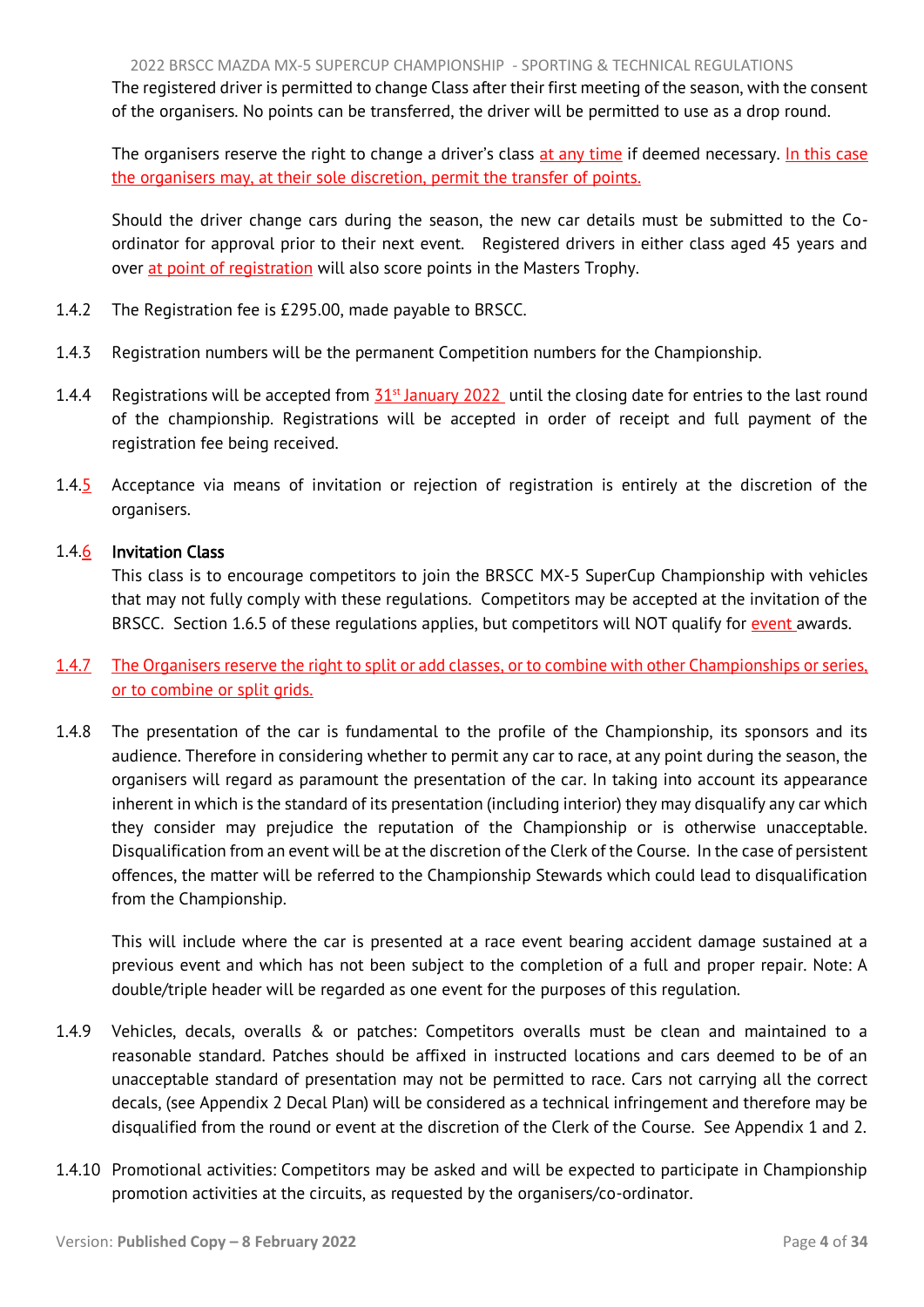<span id="page-5-0"></span>2022 BRSCC MAZDA MX-5 SUPERCUP CHAMPIONSHIP - SPORTING & TECHNICAL REGULATIONS

#### <span id="page-5-2"></span>1.5 CHAMPIONSHIP EVENTS

The BRSCC Mazda MX-5 SuperCup will be contested at the following venues:

| <b>ROUNDS</b> | <b>DATE</b>                                        | <b>VENUE</b>                     | <b>ORGANISING CLUB</b> |
|---------------|----------------------------------------------------|----------------------------------|------------------------|
| $1, 2 \& 3$   | 19th & 20th March 2022                             | Silverstone International        | <b>BRSCC</b>           |
| 4, 5 & 6      | 16th & 17th April 2022                             | Snetterton 300                   | <b>BRSCC</b>           |
| 7 & 8         | 21 <sup>st</sup> May 2022                          | Silverstone GP                   | <b>BRSCC</b>           |
| 9, 10 & 11    | 25 <sup>th</sup> & 26 <sup>th</sup> June 2022      | Brands Hatch Indy                | <b>BRSCC</b>           |
| 12 & 13       | 23rd July 2022                                     | <b>Oulton Park International</b> | <b>BRSCC</b>           |
| 14, 15 & 16   | 20th & 21st August 2022                            | Cadwell Park                     | <b>BRSCC</b>           |
| 17, 18 & 19   | 24 <sup>th</sup> & 25 <sup>th</sup> September 2022 | Donington Park GP                | <b>BRSCC</b>           |
| 20, 21 & 22   | 15 <sup>th</sup> & 16 <sup>th</sup> October 2022   | Snetterton 300                   | <b>BRSCC</b>           |

# <span id="page-5-1"></span>1.6 SCORING

1.6.1 Points will be awarded to competitors listed as classified finishers, per class, in the Final Results as follows: -

 $P1 = 100$  points, P2 = 98 points, P3 = 96 points, P4 = 94 points, P5 = 92 points, P6 = 90 points thus decreasing by 2 points down through the results to the final position.

The above points will also be scored by drivers eligible for the Masters Trophy.

Additional points will be awarded for:

Fastest lap, per class  $= 1$  point

Pole Position = 1 point in Race 1

- 1.6.2 The totals from all qualifying rounds of the championship held, less 3 lowest scores will determine the final Championship points and positions for each class, and also for the combined Masters Trophy. Competitors will NOT be able to drop scores from the final event. Drivers disqualified from results for Sporting or Technical infringements may not use that (those) event(s) as discarded rounds for the purpose of Championship placing's.
- 1.6.3 Ties will be resolved in accordance with Motorsport UK Regulation [W 1.3.4].
- 1.6.4. Where the race distance has been reduced (2.6) it shall still count as a full points scoring round.
- 1.6.5 Competitors not registered for the Championship may be permitted on an individual round basis and will: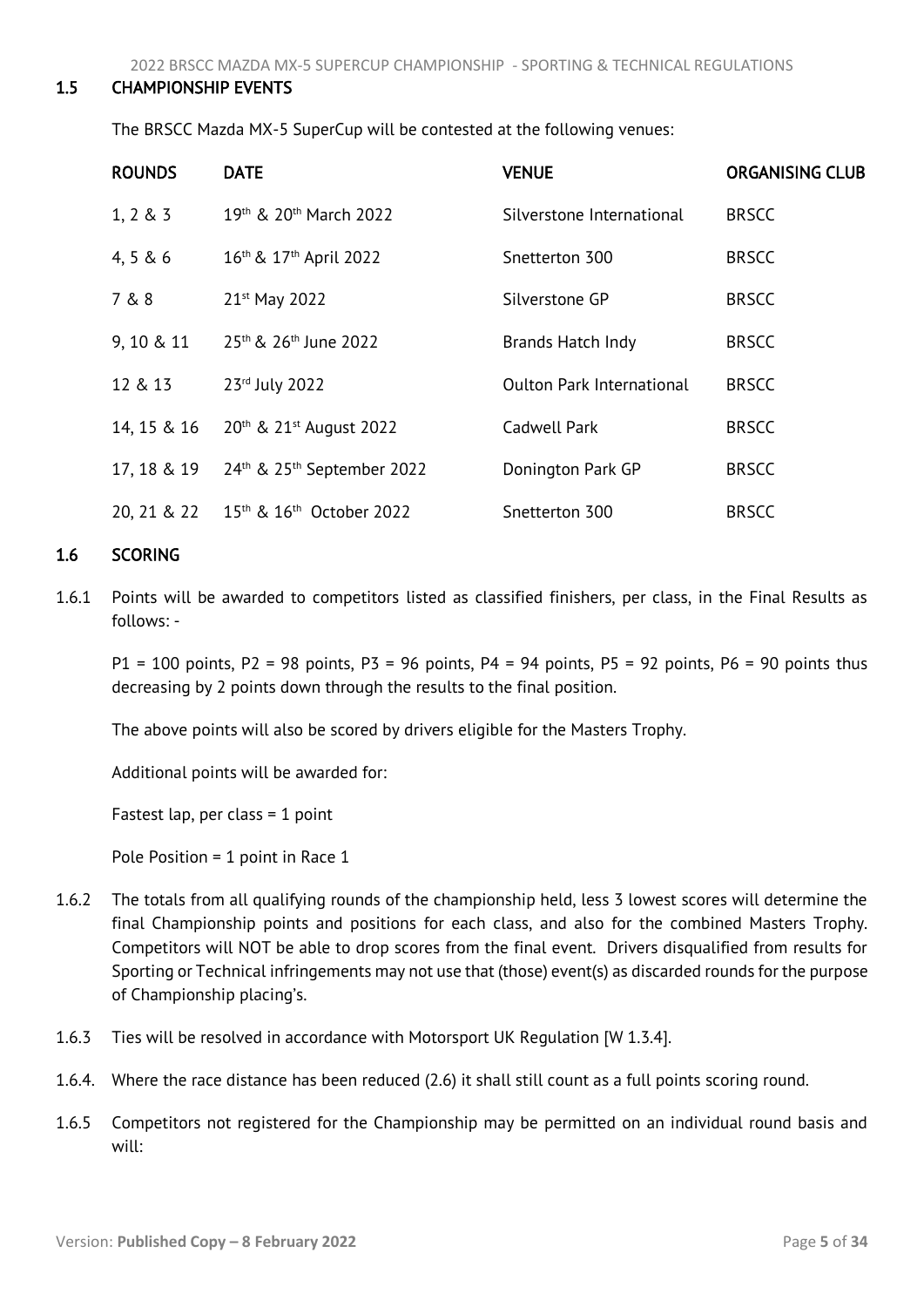- <span id="page-6-1"></span>(a) Be deemed "Guest Competitors"
- (b) Not score points and for the purpose of points scoring will be ignored
- (c) Qualify for Event awards
- (d) Comply with the eligibility as prescribed in Article 1.3 above, with the exception of 1.3.1(b) and 1.3.2. (b), as appropriate.
- (e) Pay a £45.00 Guest Competitors Administration Fee for each round as a guest. Priority of entry will be given to fully registered drivers.
- <span id="page-6-0"></span>1.6.6 All year end results are provisional until announced as official by the organisers, that includes tables published on all BRSCC official websites.

# 1.7 AWARDS

1.7.1 All awards are to be provided by the Organising Club unless agreed otherwise.

# 1.7.2 Per Event

Trophies will be presented to the top 3 finishers of each race, per class.

Combined Masters Trophy – Awarded to the eligible competitor accruing the most points, overall, at each meeting. If two or more drivers are tied on points, the driver recording the faster lap in the event will be deemed the winner.

The Masters Trophy will only be awarded if there are 3 or more eligible entries.

# 1.7.3 Championship

Trophies will be presented to the top 3 finishers per class, and the top 3 in the Masters Trophy.

#### 1.7.4 Presentations

Awards will be presented at the end of each round, or at the subsequent meeting. End of season awards will be presented at a designated end of season presentation ceremony.

#### 1.7.5 Entertainment Tax Liability

Prize money and bonuses, if applicable, shall be posted to the Entrants within 7 days of the results being declared final after each round.

In accordance with current Government Legislation, the Organisers of every round are legally obliged to withhold tax at the basic rate on all payments to non-UK resident sportsmen/sportswomen and account to HMRC using form FEU1, the quarterly return of payments made to non-resident entertainers and sportsmen/women.

That is, those persons who do not have a normal permanent residence in the UK. The UK does not include the Isle of Man, Channel Isles or Eire. This means that as the organiser, the BRSCC is required to deduct tax at the current rate applicable from such payments they may make to non-UK residents.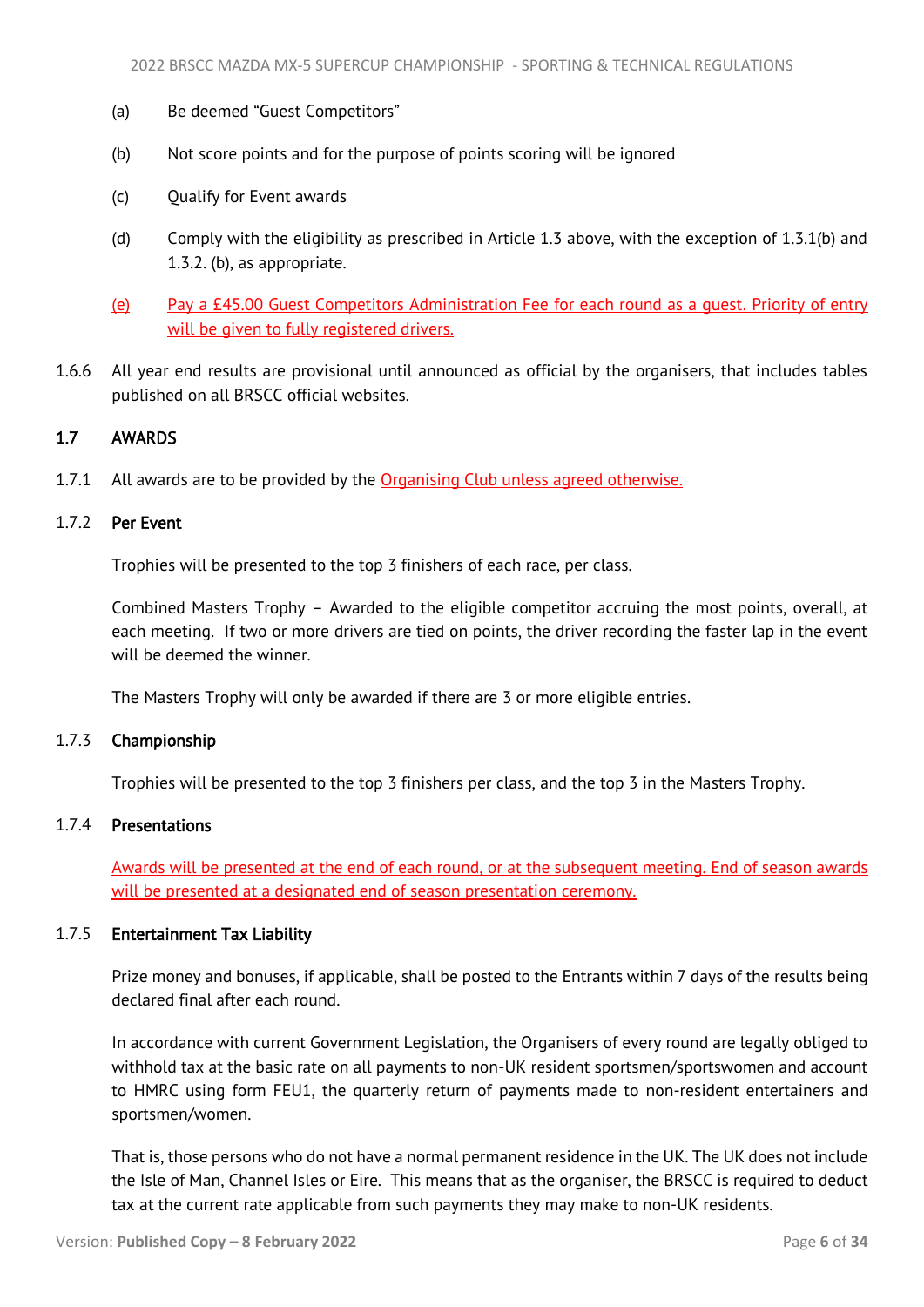Under certain circumstances, it is possible for competitors to enter into an agreement with HMRC to limit tax withheld. Any application for such an arrangement must be made in writing and not later than 30 days before their payment is due.

For further information contact: - HMRC Personal Tax International, Foreign Entertainers Unit, St Johns House, Merton Road, Liverpool L75 1BB. Tel: (0151) 472 6488 Fax: (0151) 472 6483

#### 1.7.6 Title to all Trophies

If Provisional Results or Championship Tables are revised after any presentations and these revisions affect the distribution of any awards, the competitors concerned must return such awards to the organisers in good condition within 7 days.

#### 1.7.7 Bonuses

The organisers/sponsors/promoters reserve the right to provide additional awards for and during the championship.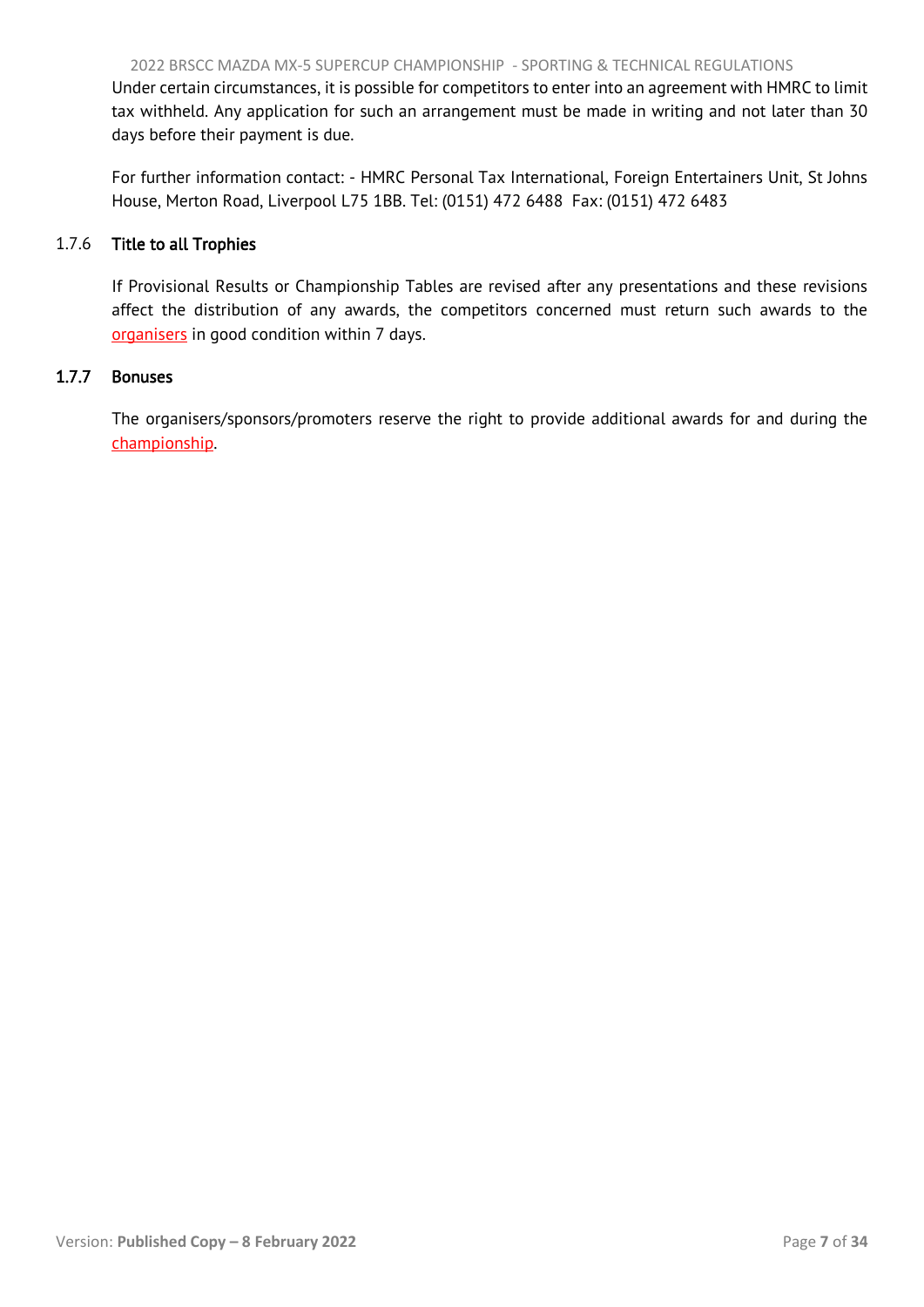# <span id="page-8-4"></span><span id="page-8-0"></span>2. CHAMPIONSHIP EVENT MEETINGS & RACE PROCEDURES

# <span id="page-8-1"></span>2.1 ENTRIES

- 2.1.1 Competitors are responsible for sending in correct and complete entries with the correct entry fee prior to the closing date for entries before each event.
- 2.1.2 Incorrect or incomplete entries (including driver to be nominated entries) are to be held in abeyance until they are complete and correct. The date of receipt for acceptance of entry purposes shall be the date on which the Meeting Organiser receives the missing or corrected information or fee.
- 2.1.3 Any withdrawal of Entry or Driver/Car changes made after the acceptance of any entry must be notified to the Meeting Organisers in writing. D25.1.12 applies.
- 2.1.4 The Entry Fee for each event shall be specified in the SRs and on the entry form.
- 2.1.5 Reserves will be listed in the Final List of Entries published with Final Instructions or in a Bulletin. All Reserves will practice (subject to Motorsport UK Regulation Q12.4.4) and replace withdrawn or retired entries in Reserve Number order. If Reserves are given Grid Places prior to issue of the first Grid Sheets for any round the times set in Practice shall determine their grid positions. If Reserves are given places after publication of the grid sheet and prior to cars being collected in the Official "Assembly Areas" they will be placed at the rear of the Grid and be started without any time delay. Otherwise, they will be held in the Pit lane and be released to start the race after the last car to take the start has passed the start line or pit lane exit, whichever is the later. Such approval to start MUST be obtained from the Clerk of the Course.
- 2.1.6 In the event of any rounds being oversubscribed the Organising Clubs in liaison with the co-ordinator / promoter may at their discretion run Qualification Races. For Qualification Race procedures see 2.11 of these Regulations.
- 2.1.7 The Organisers reserve the right to combine grids with other Championships or series.

# <span id="page-8-2"></span>2.2 BRIEFINGS

Organisers will notify competitors of the times and locations for all briefings in the Final Instructions for all meetings. Briefings are mandatory so competitors must attend all briefings; if a driver arrives after the start time or misses a briefing they may be liable to a fine. [G5.3.8] of the current Motorsport UK yearbook.

# <span id="page-8-3"></span>2.3 QUALIFICATION PRACTICE

- 2.3.1 Should any practice session be disrupted the Clerk of the Course shall not be obliged to resume the session or re-run sessions; the decision of the Clerk of the Course shall be final.
- 2.3.2 Each driver shall complete a minimum of 3 laps in the car to be raced and in the correct session in order to qualify Motorsport UK Regulation [Q 12.4]. The Clerk of the Course and or Stewards of the meeting shall have the right to disqualify any driver whose practice times or racing are considered unsatisfactory as per Motorsport UK Regulation [Q 12.4.3]. Where there is only one qualifying session for a triple header event, the fastest lap for every competitor in qualifying will set the combined grid for the first race with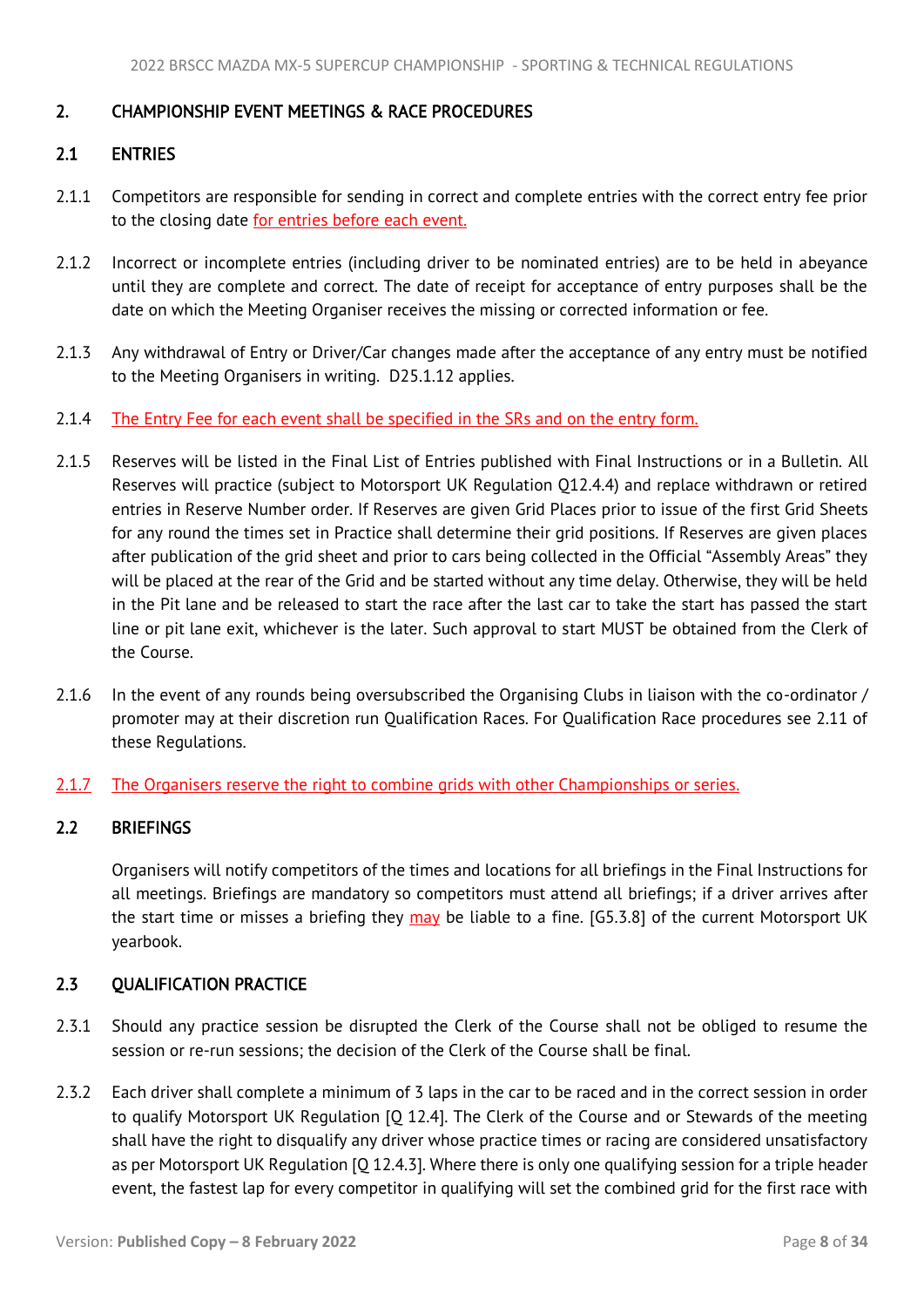2022 BRSCC MAZDA MX-5 SUPERCUP CHAMPIONSHIP - SPORTING & TECHNICAL REGULATIONS

<span id="page-9-2"></span>the fastest at the front. The combined grid for second race will be set by the second fastest laps in qualifying. Any drivers penalised under 5.13.2 will start from the rear of the grid.

For race 3, the combined grid will be based on random draw. The Championship Co-ordinator will draw one of three numbered balls - 6, 7 or 8. Whichever number is picked means the first 6, 7 or 8 finishers in race 2 start in reverse order in race 3 with other race 2 finishers taking the following grid positions in classification order. Any race 2 non-finishers will then take the next grid positions and any race 2 nonstarters will take the final grid positions, in each case in an order to be determined by the Clerk of the Course. Any competitor within the reversed places who received a grid place penalty in race 2 cannot benefit from the reversed order. In this instance the grid place penalty will be applied to his race 3 starting position after the reversed grid draw has been made and applied. Any drivers penalised under 5.13.2 will start from the rear of the grid.

- 2.3.3 If mechanical means are used by the marshals to remove the car to a safe position, the car concerned cannot re-join the session. Where deemed necessary, the Clerk of the Course may at his sole discretion allow a car to re-join the session but any future laps it completes in that session will not be timed or will be disallowed.
- 2.3.4 At the end of each session, all drivers must cross the Finish Line only once.

# <span id="page-9-0"></span>2.4 RACES

- 2.4.1 Should any race be disrupted the Clerk of the Course shall not be obliged to resume or rerun the race (Q12.15) (1.6.4. above applies).
- 2.4.2 If mechanical means are used by the marshals to remove the car to a safe position, the car concerned cannot re-join the session.
- 2.4.3 At the end of each session, all drivers must cross the Finish Line only once.

# <span id="page-9-1"></span>2.5 STARTS

- 2.5.1 All cars will be released to form up on the grid prior to the start in formation as specified on the grid sheet.
- 2.5.2. The start will be via a standing start.

The minimum countdown procedures/audible warning sequence shall be:

- I. 1 minute to start of Green Flag/Pace lap Start Engines/Clear Grid.
- II. 30 Seconds Visible and audible warnings for the start of Green Flag/Pace lap.
- III. A five second board will be used to indicate that the grid is complete after the green flag lap.
- IV. The red lights will be switched on five seconds after the board is withdrawn.
- 2.5.3 Any car removed from the grid after the 1-minute stage or driven into the pits on the Green Flag Lap shall be held in the pit lane and may start the race after the last car to take the start from the grid has passed the start line or pit lane exit, whichever is the later.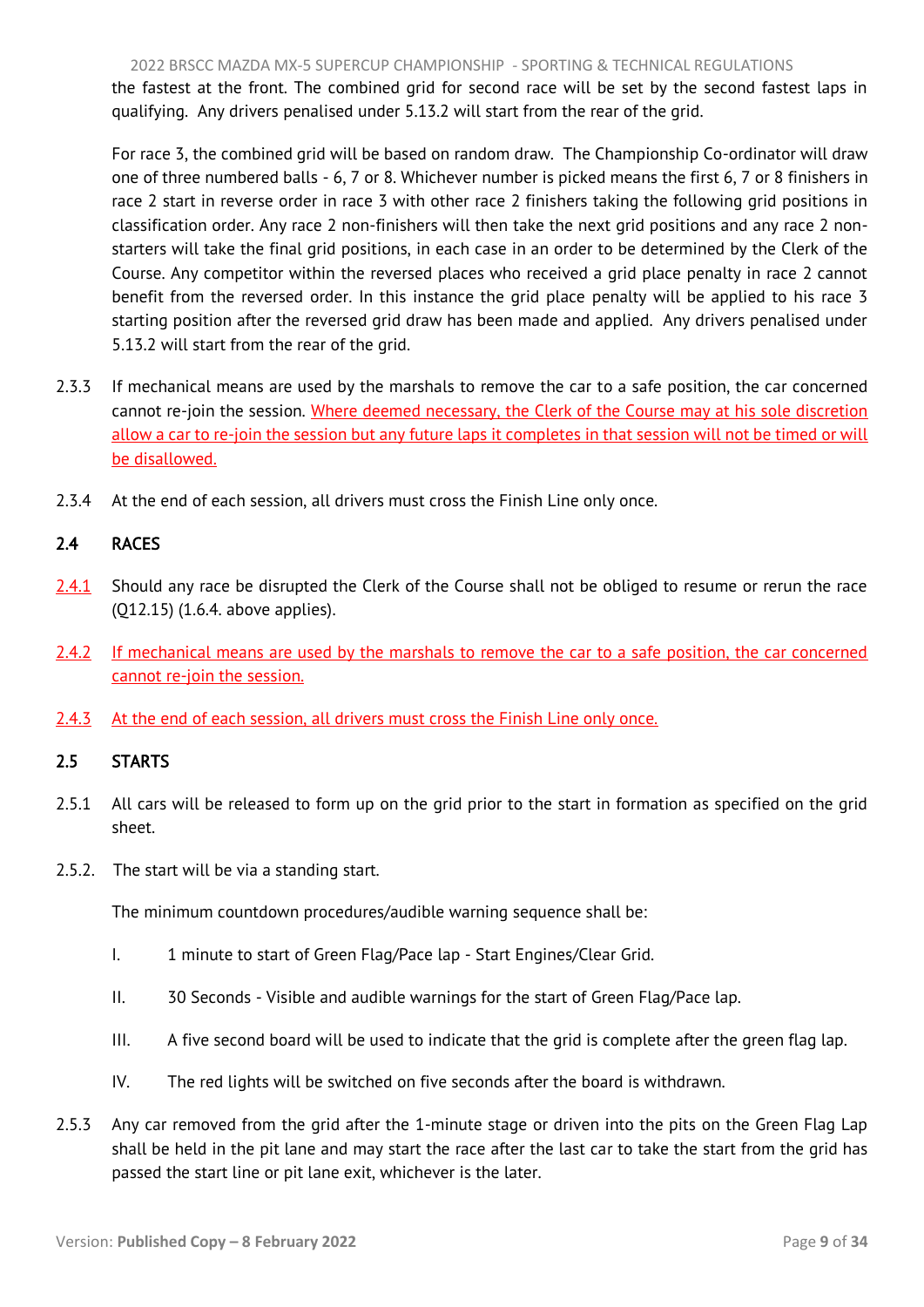- <span id="page-10-2"></span>2.5.4 Any driver unable to start the Green Flag/Pace lap or start the race are required to indicate their situation as per Motorsport UK Regulation [Q 12.11.2]. In addition any driver unable to maintain grid positions on the Green Flag to the extent that all other cars are ahead of them may complete the Green Flag Lap but MUST remain at the rear of the last row of the grid but ahead of any cars to be started with a time delay.
- 2.5.5 In the event that the starting lights fail the Starter will revert to using the National Flag.

# <span id="page-10-0"></span>2.6 SESSION RED FLAG

2.6.1 Should the need arise to stop any race or practice, RED LIGHTS will be switched on at the Start Line and RED FLAGS will be displayed at the start line and at all Marshals Signalling Points around the circuit.

This is the signal for all drivers to cease circulating at racing speeds, to slow to a safe and reasonable pace and to return to the pit lane, during practice, and to the starting grid area, during a race, which will automatically become a parc ferme area, unless otherwise directed by officials.

Cars may not enter the pits unless directed to do so and all cars in the pit lane during a red flag period must take any restart from the pit exit.

# 2.6.2 Case A – Less than two race laps completed by the race leader.

The race will be null and void. The race will restart from the original grid positions. Competitors unable to take the restart may be replaced by reserves who will start from the back of the grid in reserve order. Gaps on the grid should not be closed up. The length of the restarted race will be determined by the Clerk of the Course.

# 2.6.3 Case B – More than two race laps completed by the race leader but less than 75% of the scheduled distance.

The race will restart from a grid set out by the finishing order of part one (as per Motorsport UK Regulation [Q 12.15.2]) The result of the race will be the will be the finishing order of part two. The length of the restarted race will be determined by the Clerk of the Course.

# 2.6.4 Case C - More than 75% of race completed

If the leader has completed more than 75% of the race distance or duration it shall not be restarted and the results will be declared in accordance with Motorsport UK General Regulations [Q12.15.4], unless the Clerk of the Course, in consultation with the Stewards deems it appropriate to restart the race.

# <span id="page-10-1"></span>2.7 PITS, PADDOCK & PITLANE SAFETY

# 2.7.1 Pits & Paddock

Competitors must ensure that the Motorsport UK, Circuit Management and Organising Club Safety Regulations are complied with at all times.

# 2.7.2 Pit Lane

The outer lane or lanes are to be kept unobstructed to allow safe passage of cars at all times. The onus shall be on all Drivers to take due care and respect the Pit Lane speed limits.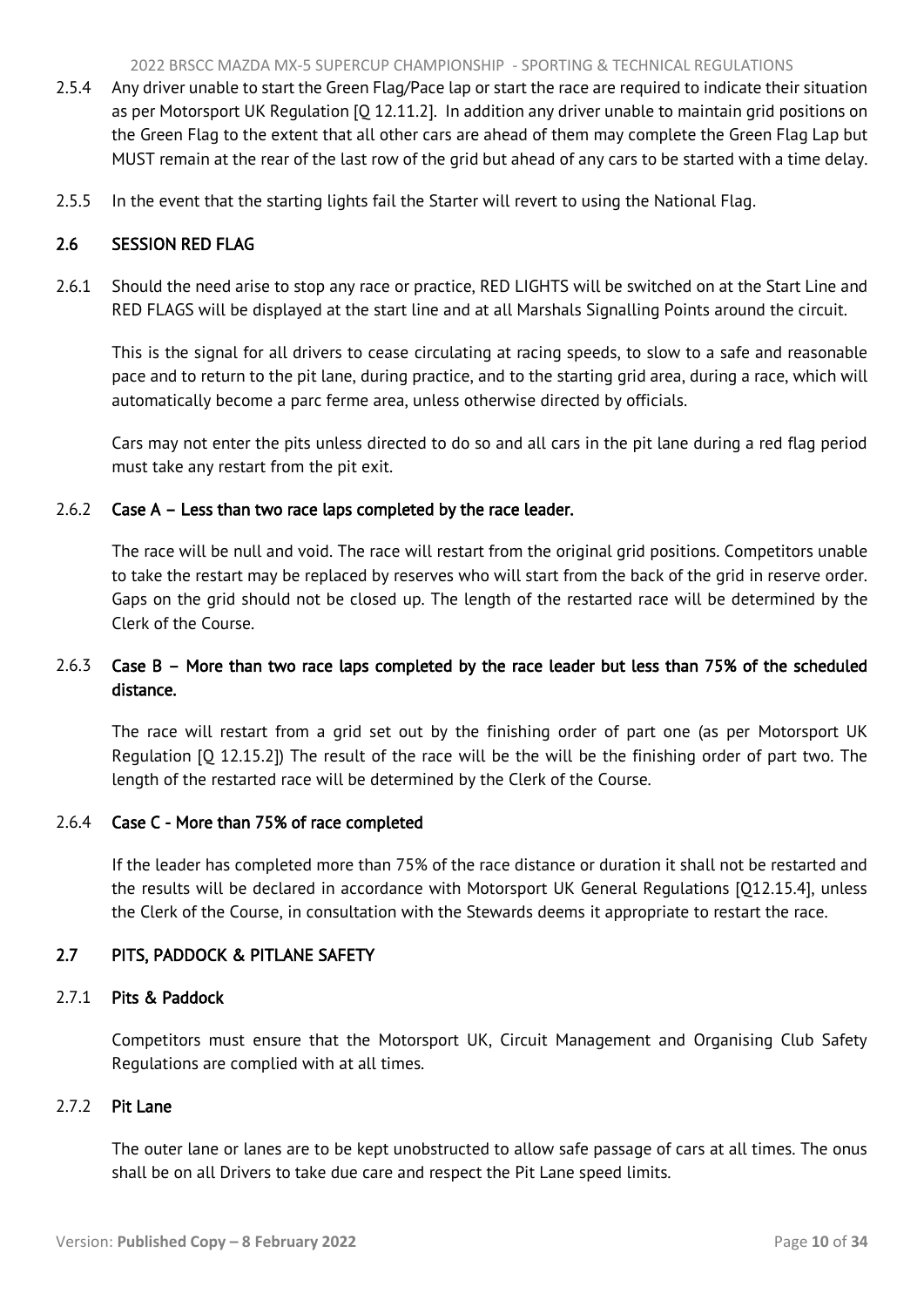# <span id="page-11-4"></span>2.7.3 Refuelling

May only be carried out in accordance with the Motorsport UK General Regulations, Circuit Management Regulations and SR's or Final Instructions issued for each Circuit/meeting.

# 2.7.4 Speed Limit

<span id="page-11-0"></span>The Pit Lane Speed Limit will be as per the Final Instructions.

# 2.8 RACE FINISHES

After taking the Chequered Flag drivers are required to:

- I. Progressively and safely slow down.
- II. Remain behind any competitors ahead of them
- III. Return to the pit lane/entrance as instructed.
- IV. Comply with any directions given by marshals or officials
- V. Keep their helmets on and harness done up while on the circuit or moving in the pit lane.
- VI. Only the driver and teams members authorised by the Eligibility Scrutineer or Chief Scrutineer are permitted in Parc Ferme.

# <span id="page-11-1"></span>2.9 RESULTS

All Practice Timesheets, Grids, Race Results are deemed provisional until all vehicles are released by Scrutineers after Post Practice/Race Scrutineering and/or after completion of any Judicial or Technical Procedures. (Motorsport UK regulation (D)26.3)

# <span id="page-11-2"></span>2.10 TIMING MODULES

2.10.1 All competitors will be required to fit Electronic Self Identification Modules to their cars for the purposes of accurate timing. Holders for these and detailed fitting instructions will be issued with the transponders and it will be the responsibility of the competitor to fit these in the car in the position and manner specified. The Modules must be in place and functioning correctly for all championship qualifying practice sessions and races.

The setting and servicing of these items must only be carried out by properly authorised Motorsport UK licensed Timekeepers.

Competitors will be charged by the timing company for replacement of the Modules due to misuse or loss at any time during the season. Motorsport UK Regulation [Q 12.8.1].

2.10.2 Competitors may not place electronic timing equipment within five metres of the official Start, Finish or any other official timing lines at any event or test session/day. Any such equipment placed within these zones will be removed.

# <span id="page-11-3"></span>2.11 QUALIFICATION RACES

If the event is oversubscribed the organising club may at their discretion run qualification races. This information will be listed in the Final Instructions or by event bulletin.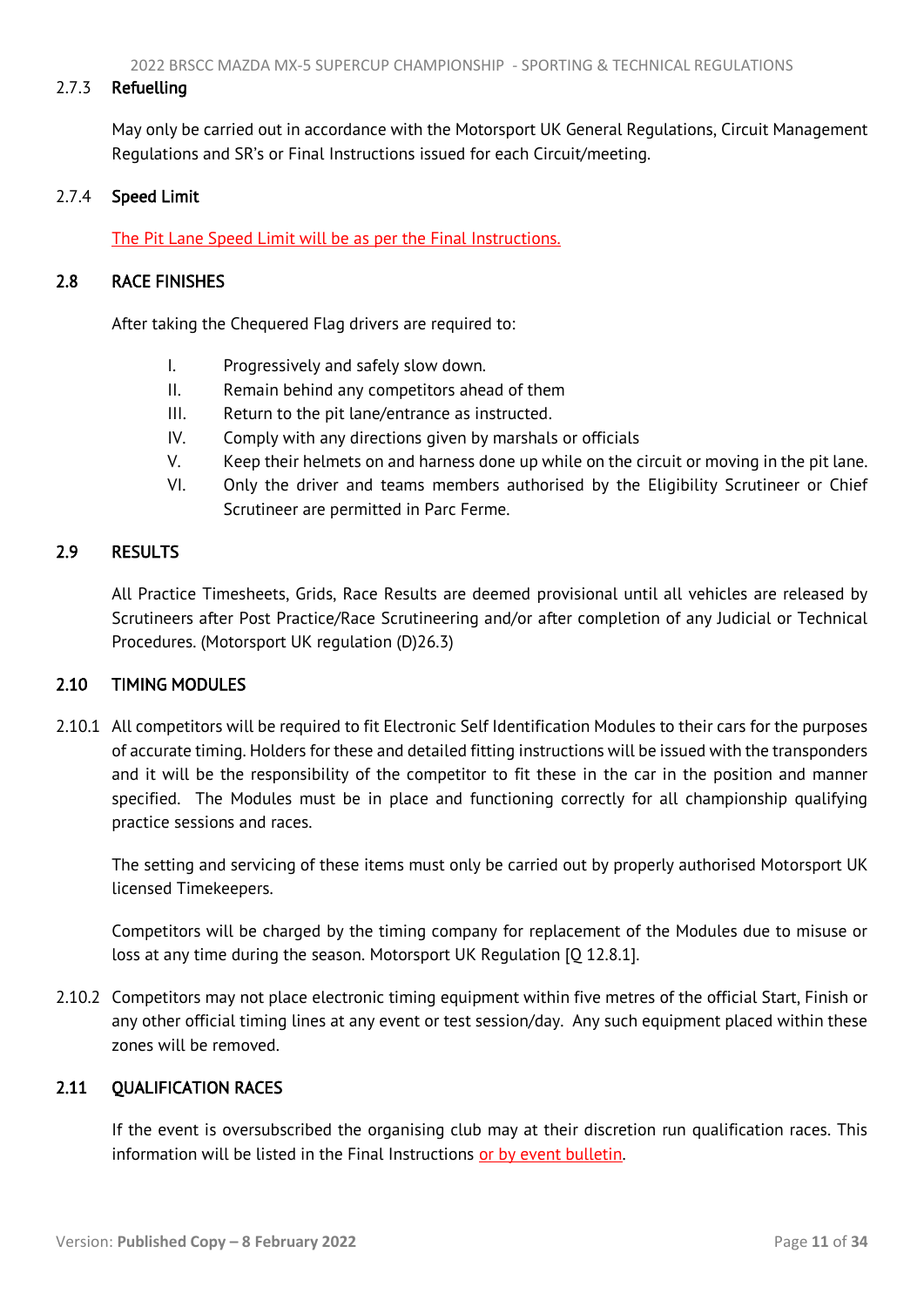<span id="page-12-3"></span>Grids may be re-issued should a competitor inform the Secretary of the Meeting in writing that he has withdrawn. Grids may only be re-issued (due to competitors withdrawing) a minimum of 30 minutes prior to the scheduled start time of the race.

<span id="page-12-0"></span>Any unclassified drivers will be gridded at the back of the grid.

# 2.12 OPERATION OF SAFETY CAR

<span id="page-12-1"></span>The Safety Car will be brought into operation and run in accordance with Section Q, Appendix 3 of the Motorsport UK General Regulations.

# 2.13 ONBOARD CAMERAS

All cars must be fitted with two in car judicial cameras that comply with Motorsport UK Regulation J 5.21 which applies in its entirety.

One camera must be positioned on the left hand side and below the level of the interior mirror and must be mounted so as to capture an image that provides a 'driver's eye' view that should include, where possible, the steering wheel, dashboard and a view of the circuit ahead with a field of vision of approximately 100 degrees. The dashboard must display the driver's race number. The mounting must be of a mechanical means of attachment sufficiently robust to withstand anticipated stresses and vibration and must not present any sharp edges or projections in the vicinity of the driver's body or helmet. The mounting must be approved by the safety scrutineer. In addition to the forward facing camera, a rear facing judicial camera is also mandatory, this camera must be fitted below the highest point of the roll cage and provide a clear view of the circuit directly behind the car.

The cameras must be switched on and be recording at all times when the car is on track during any official free practice, qualification session and race. The onus is on the competitor to ensure that the batteries of the cameras are charged and the cameras switched on to record onto the SD cards during the above mentioned sessions. The SD card/s may be requested by the organisers or race officials for any purpose and the recorded footage copied for use in broadcast or any other area deemed appropriate by the championship organiser.

Additional cameras are permitted but must be below the highest point of the roll cage mounted in accordance with Motorsport UK Regulation J5.21.5 and must be approved at scrutineering. Additional cameras are not permitted to replace the judicial camera.

Failure to comply when footage from either camera is requested by the Clerk of the Course for judicial purposes will result in the implementation of one or more of the penalties shown in Motorsport UK Regulation C2.1.1.

<span id="page-12-2"></span>Cameras should be capable of producing HD video format for television usage.

# 2.14 PARC FERMÉ

At all events the showing of the Chequered Flag (for both Qualifying and Racing) will indicate the commencement of Parc Fermé Regulations. Any vehicle that is in the pit lane at this time will be under Parc Fermé rules.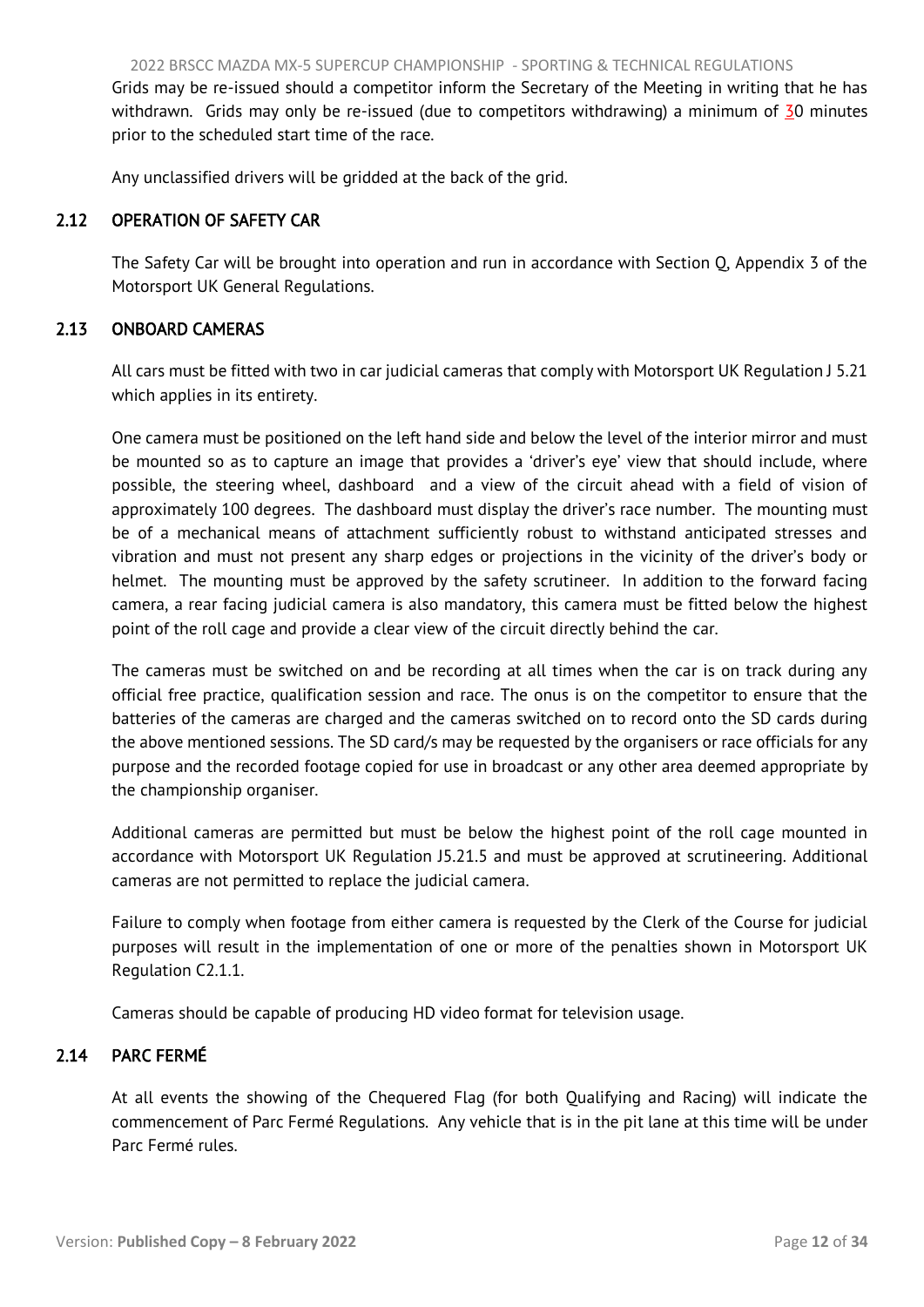#### 2022 BRSCC MAZDA MX-5 SUPERCUP CHAMPIONSHIP - SPORTING & TECHNICAL REGULATIONS

It is prohibited to work on any vehicle after the chequered flag has been shown. This includes tyre pressure checking, wheel changes or changes of driver unless authorised by the Eligibility Scrutineer or their Deputy.

Any vehicle in the pit lane must be immediately taken to the designated Parc Fermé area. No team personnel may enter Parc Fermé unless authorised by the Eligibility Scrutineer or their Deputy.

No tools of any type may be passed by team members or mechanics to drivers whilst in Parc Fermé.

Competitors are reminded that the area designated as Parc Fermé area is a secure area and it is not permitted for any supporters to be in Parc Fermé unless at the behest of the eligibility scrutineer or their deputy.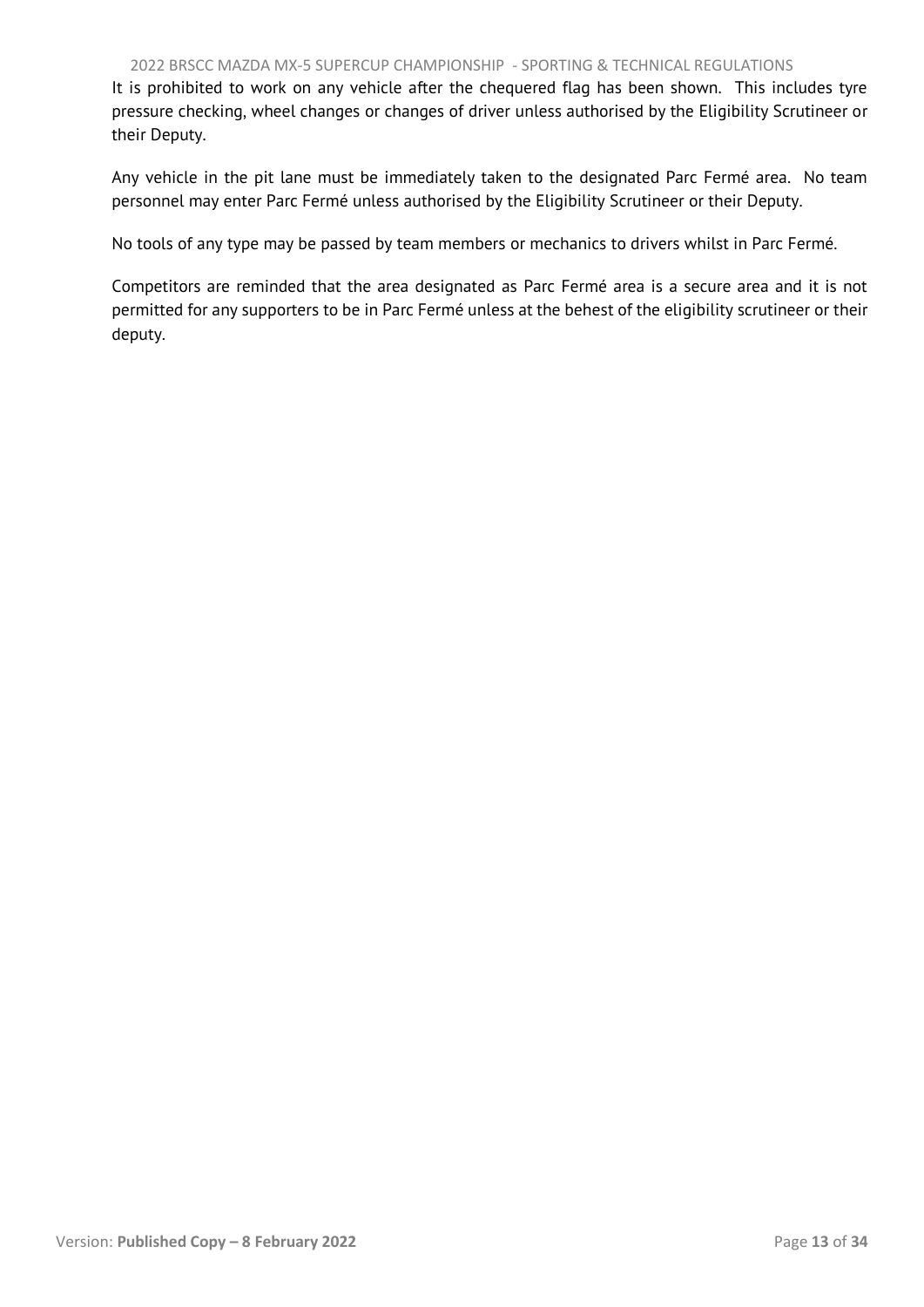# <span id="page-14-3"></span><span id="page-14-0"></span>3. SPECIFIC CHAMPIONSHIP REGULATIONS

# <span id="page-14-1"></span>3.1 MOTORSPORT UK'S RESPECT CODE

By registering for the Championship all competitors and their associates commit to positively promote and demonstrate the Motorsport UK's Respect Code which is appended to these regulations (Appendix 1).

- 3.1.1 Where any reports of disrespectful conduct are judged to be well founded the Championship organisers may issue warnings or require remedial actions and/or report the matter to the Championship Stewards who may impose appropriate penalties which can include loss of Championship points and/or race bans through to Championship Expulsion and referral to Motorsport UK.
- 3.1.2 It is imperative that we promote the safety and wellbeing of young people and adults at risk. In addition to this all participants must be aware of their behaviour and conduct at all times and abusive language and harmful behaviour will not be tolerated. Any such incidents must be reported to the Championship Coordinator and/or Safeguarding Officer who will also relay the report Motorsport UK. Details of the Motorsport UK Policies and Guidelines are available at www.motorsportuk.org/resource-centre by selecting Policies and Guidelines.

# <span id="page-14-2"></span>3.2 RE-SCRUTINY

Any vehicle involved in a contact incident during any session or race must be re-presented to the scrutineers before taking part in any further session or race (Motorsport UK Regulation J3.1.2).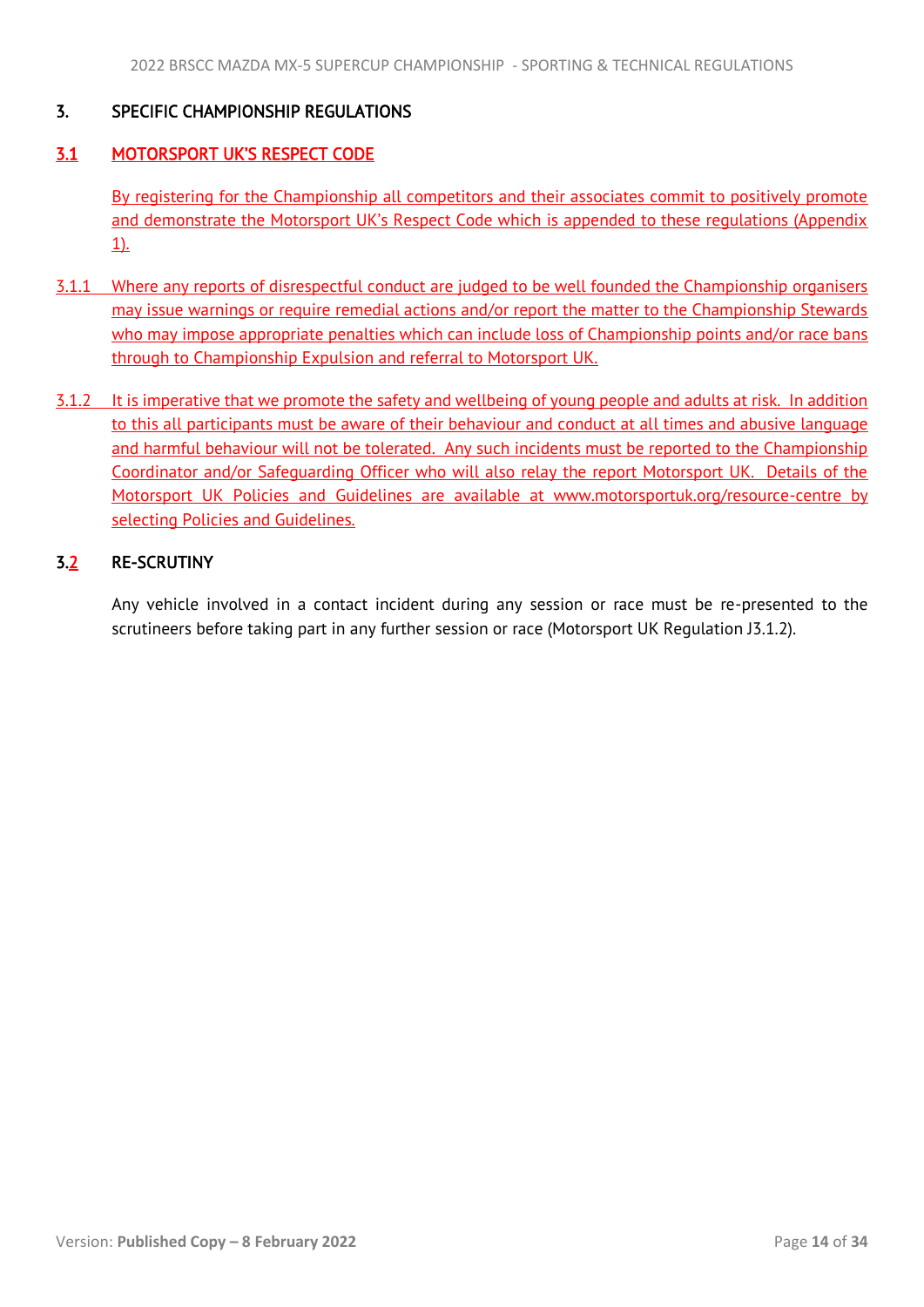# <span id="page-15-3"></span>4. SPECIFIC CHAMPIONSHIP PENALTIES

<span id="page-15-1"></span><span id="page-15-0"></span>In accordance with Section C of the current Motorsport UK Yearbook and these regulations.

# 4.1 INFRINGEMENTS OF TECHNICAL REGULATIONS

4.1.1 Arising from post practice Scrutineering or Judicial Action

Minimum Penalty: The provisions of Motorsport UK Regulation [C3.3].

4.1.2 Arising from post-race Scrutineering or Judicial Action

Minimum Penalty: The provisions of Motorsport UK Regulations [C 3.5.1 (a) & (b)].

For infringements deemed to be of a more serious nature the Clerk of the Course and/or Stewards of the Meeting are to invoke the provisions of Regulation [C 3.5.1 (c)].

# <span id="page-15-2"></span>4.2 ADDITIONAL SPECIFIC CHAMPIONSHIP PENALTIES

4.2.1 In order to maintain standards of conduct (both on and off the track); the Co-ordinator will monitor all conduct and or Officials/Observers reports of adverse behaviour at race meetings. If any individual is included on such reports he/she will receive written warning from the Organisers that his/her driving/behaviour is to be specifically observed at future race meetings. Any adverse reports during this period of observation could result in a Championship Stewards' enquiry, with possible loss of Championship points and refusal of further race entries and or a retraction of their invitation to compete in the Championship.

This will include but is not limited or restricted to:

- Overly aggressive or dangerous driving
- Aggressive or threatening behaviour
- Abuse in any form including that against other competitors, preparers, race officials or championship panel members on social media before, during or after a race meeting.
- Intimidation
- Discrimination
- Any other action that is deemed to be detrimental to the Championship

# 4.2.2 Championship Penalties

For offences under Motorsport UK Regulations [C 1.1.5], [C 1.1.6], [Q 12.21.2] and [Q 12.21.5], the Clerk of the Course, at his discretion, may impose a championship penalty in the form of the following:

- (i) For an offence in qualifying; a grid penalty of up to ten places
- (ii) For an offence in a race; a time penalty Motorsport UK Regulation [C 2.3] applies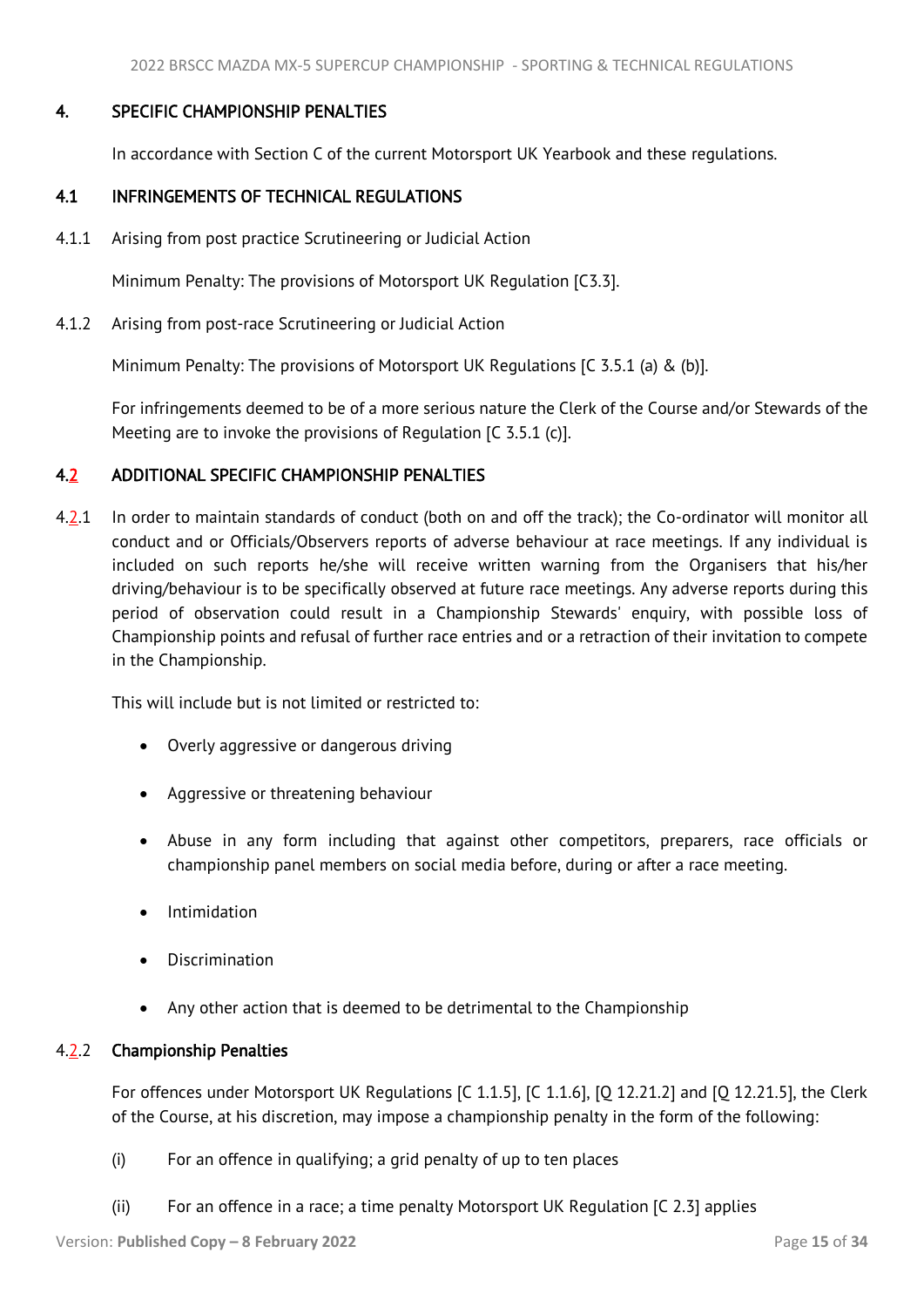<span id="page-16-1"></span>(iii) For an offence in a race where the offending driver is not classified; a grid position penalty in the next race/event.

For a driver who has already received a penalty during the course of a season, any subsequent penalty WILL have a championship penalty applied. Where a championship penalty has previously been applied, the severity of subsequent penalties may be increased.

4.2.3 When a penalty that incurs penalty points is imposed on a competitor by the Clerk of the Course or the Stewards of the Meeting, a '3x points multiplier' championship penalty will also be incurred, whereby the number of penalty points will be multiplied by three and that number of championship points be deducted from that competitor's championship points total even if this results in a negative score.

<span id="page-16-0"></span>When a round takes place outside of the UK and is run under the regulations of the local ASN, a driver will not normally receive points on their Motorsport UK competition licence to accompany a penalty. In this instance, the licence points that would have accompanied the same penalty in the UK will be assumed and the '3x points multiplier' still applied, even though licence points have not been received.

4.2.4 The Clerk of the Course reserves the right to impose a 'Stop-Go Penalty/Drive Through Penalty' in accordance with Motorsport UK Regulation [Q 12.26].

# 4.3 SOCIAL MEDIA

Social media, including, but not restricted to, facebook, Instagram, Twitter etc. is a powerful and wide reaching medium for the expression of views and opinions, and the sharing of photographs and video. As such, competitors should be aware that their conduct on social media regarding the Championship, the BRSCC and its drivers should reflect the impact social media has. If a competitor is considered to have brought the Championship and the BRSCC into disrepute in the opinion of the Championship Stewards they may be subject to a penalty or disqualification from the Championship. Additionally, competitors are reminded that the Motorsport UK monitor social media and any remarks that are deemed to bring the sport into disrepute can lead to penalties.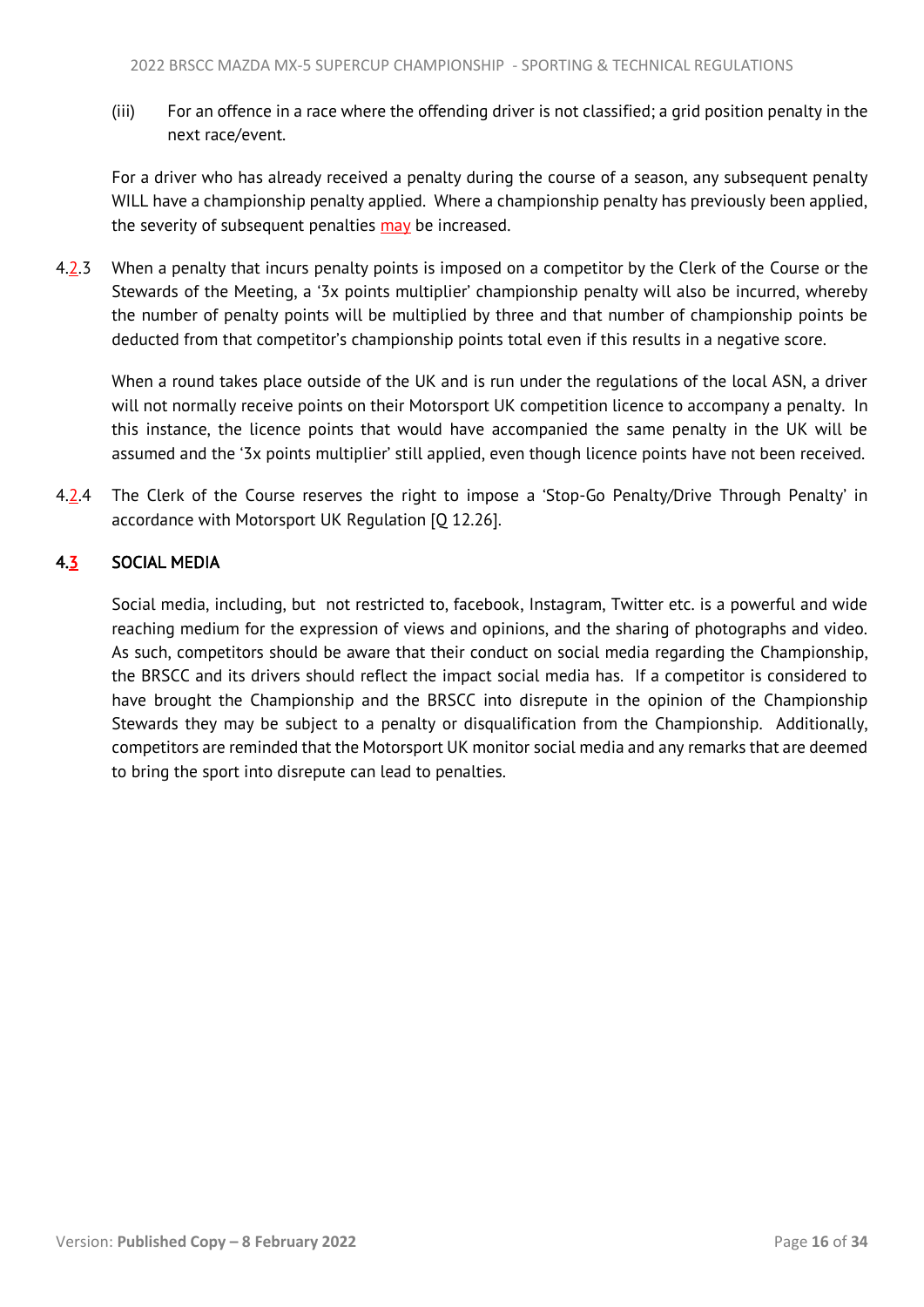#### <span id="page-17-3"></span><span id="page-17-0"></span>5. TECHNICAL REGULATIONS

#### <span id="page-17-1"></span>5.1 INTRODUCTION

 The following Technical Regulations are set out in accordance with the Motorsport UK specified format and it should be clearly understood that if the following texts do not clearly specify that you can do it, you should work on the principle that you cannot.

In these regulations "standard" shall mean in accordance with Motorsport UK Regulation Section B Nomenclature & Definitions – Standard Part/Standard Pattern Part.

Any replacement component must be of the same shape, material type, dimensions and weight as the original. Any replacement part must use the same manufacturing process as the original equipment component.

Should a disabled licence holder wish to join the championship and requires the car to be modified to allow this to happen, the organizers reserve the right to amend these regulations to permit any changes to the vehicle concerned. Such amendments will only apply to the car whilst being operated by a disabled licence holder.

#### <span id="page-17-2"></span>5.2 GENERAL DESCRIPTION

5.2.1 Only the 2005 - 2015 Mazda MX-5 2.0i Sport (NC) is eligible to compete in the BRSCC Mazda MX-5 SuperCup (Multi-Class). The only vehicles permitted are those that meet the specification of those that were available for sale in the UK via the Mazda Dealer network. The intention of this regulation is to control the vehicle specification and not the actual vehicle. So, a left-hand drive car would not be permitted, however, any vehicle that meets the UK specification is acceptable for the championship provided that the vehicle complies with championship regulations. For example, an imported right hand drive 1800 roadster equivalent is permitted but the engine, gearbox, final drive, etc. must be changed to comply with all of these championship regulations. Specials, one offs or limited edition vehicles or components are not permitted.

The organisers reserve the right to accept a registration by a competitor for a car which does not comply with these regulations. These cars will run in an "Invitation class" but will not be eligible to score points and will be invisible for the purposes of allocating points to other classified finishers. The acceptance of a vehicle in the Invitation class will be at the discretion of the organisers.

Homologation specials will not be permitted. All vehicles must be of sound construction and mechanical condition and be well maintained. There is no requirement for an MOT Certificate, Road Tax or Insurance. Vehicles must be operated in an "open" condition i.e. without the hard or soft top.

Mazda MX-5 vehicles must remain standard with the exception of the following restrictions or specifically allowed modifications.

Unless specifically mentioned or approved in these regulations, no modifications may be made. These regulations are not intended as guidelines or suggestions and they will be vigorously enforced.

Vehicles must comply with Motorsport UK General Technical Regulations contained within Sections C, H, J, K, L and Q of the current Motorsport UK Yearbook.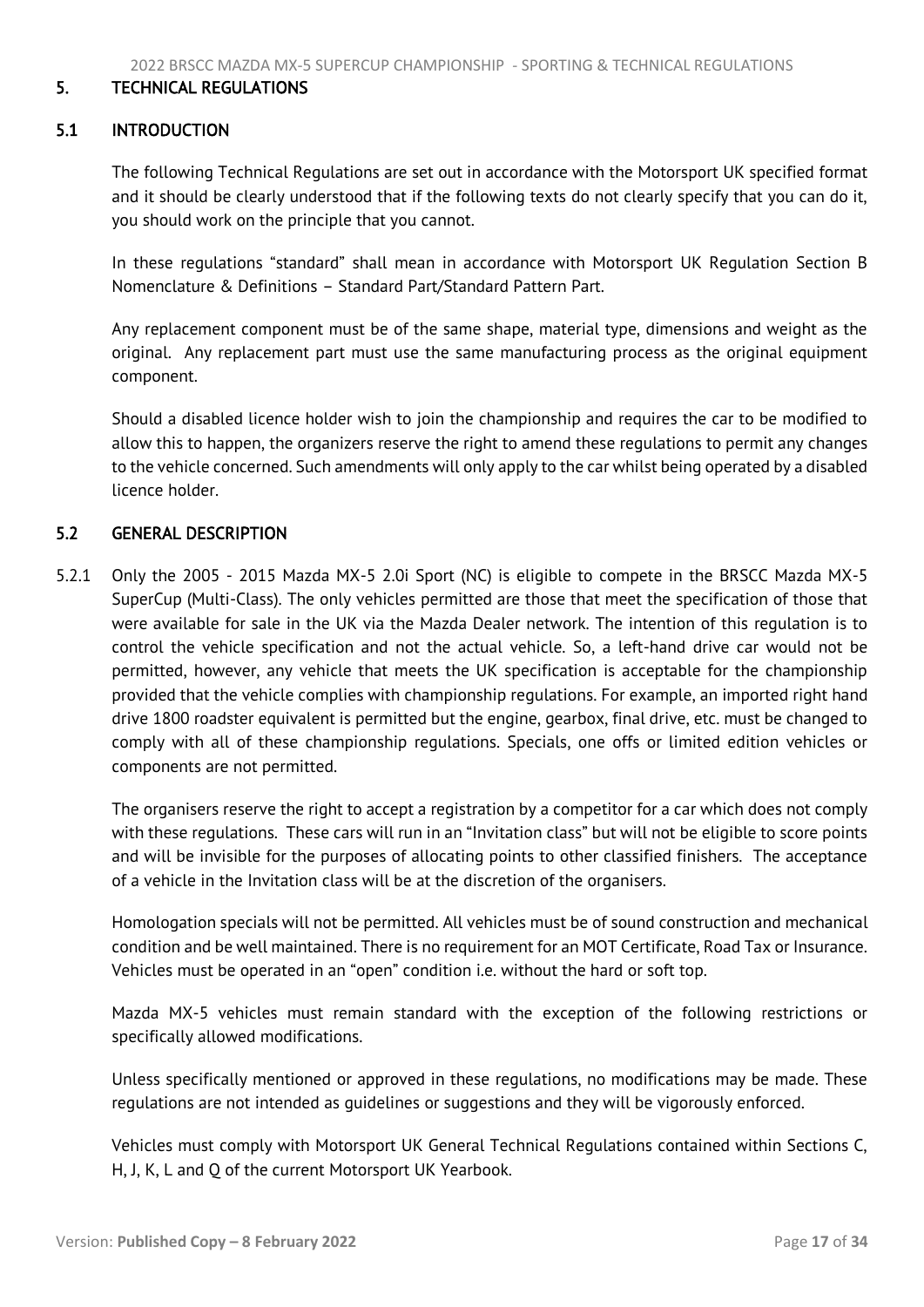# 5.2.2 Examination of Vehicles

The organisers (in addition to any other powers they may have under these Regulations) reserve the right before or after any race in the championship/series to designate any of the competing cars for special eligibility scrutineering. Upon such selection being made the competitor shall immediately place the car under the control of the organisers to allow all such scrutineering, examination and testing as the organisers may require. The organisers may:

- A. Examine the car at the circuit for such period as they may reasonably require and take fuel and/or other samples and/or
- B. Retain the car for detailed examination at premises chosen by the organisers. If the organisers elect to retain the car they shall make it available for collection by the competitor at least seven days prior to the qualification session for the next race in the championship/series unless the car is found to be in breach of these regulations and/or
- C. Seal the car and its components in such a manner as they may choose and require the competitor at their own expense to present the car at any other premises chosen by the organisers for detailed examination within a specified period and/or remove the car by transporter at no expense to the competitor to an appointed location. The competitor will be advised in writing of the time, date and location of the subsequent testing or eligibility examination.
- D. Inspect, download or live monitor the ECU. This can be done at any point before, after or during practice or racing. The ECU may be sealed and removed for specialist examination at any time during an event.
- E. Tests to establish the power output of any car may be carried out by the organisers or their representatives. Such power testing will be carried out using any test equipment deemed suitable by the organisers.

The stripping of an engine or any required component will be undertaken by the competitor and/or mechanic/technician nominated by the competitor under the direction of the Championship Eligibility Scrutineer or another nominated Motorsport UK Scrutineer.

The organisers reserve the right to re-inspect vehicles at any time.

Competitors will be personally and solely responsible for ensuring that their cars comply with their registration details and with these regulations for each event at which they are entered. Failure to comply in either respect will be a breach of these regulations. Queries concerning eligibility should be referred in writing to the Organisers/Championship/Series Eligibility Scrutineer at least seven days prior to an event entered, to permit a ruling in advance of any meeting at which it is intended to compete. .

- 5.2.3 The colour scheme for any car is free but the car must be presented in a good, clean condition and any damage sustained must be made cosmetically good, to the approval of the Eligibility Scrutineer before the next race. Failure to do so will be considered non-compliant.
- 5.2.4 Cars must have all championship decals affixed as per the issued decal sheet. The Championship Eligibility Scrutineer will deem any cars not carrying all decals to be non-compliant.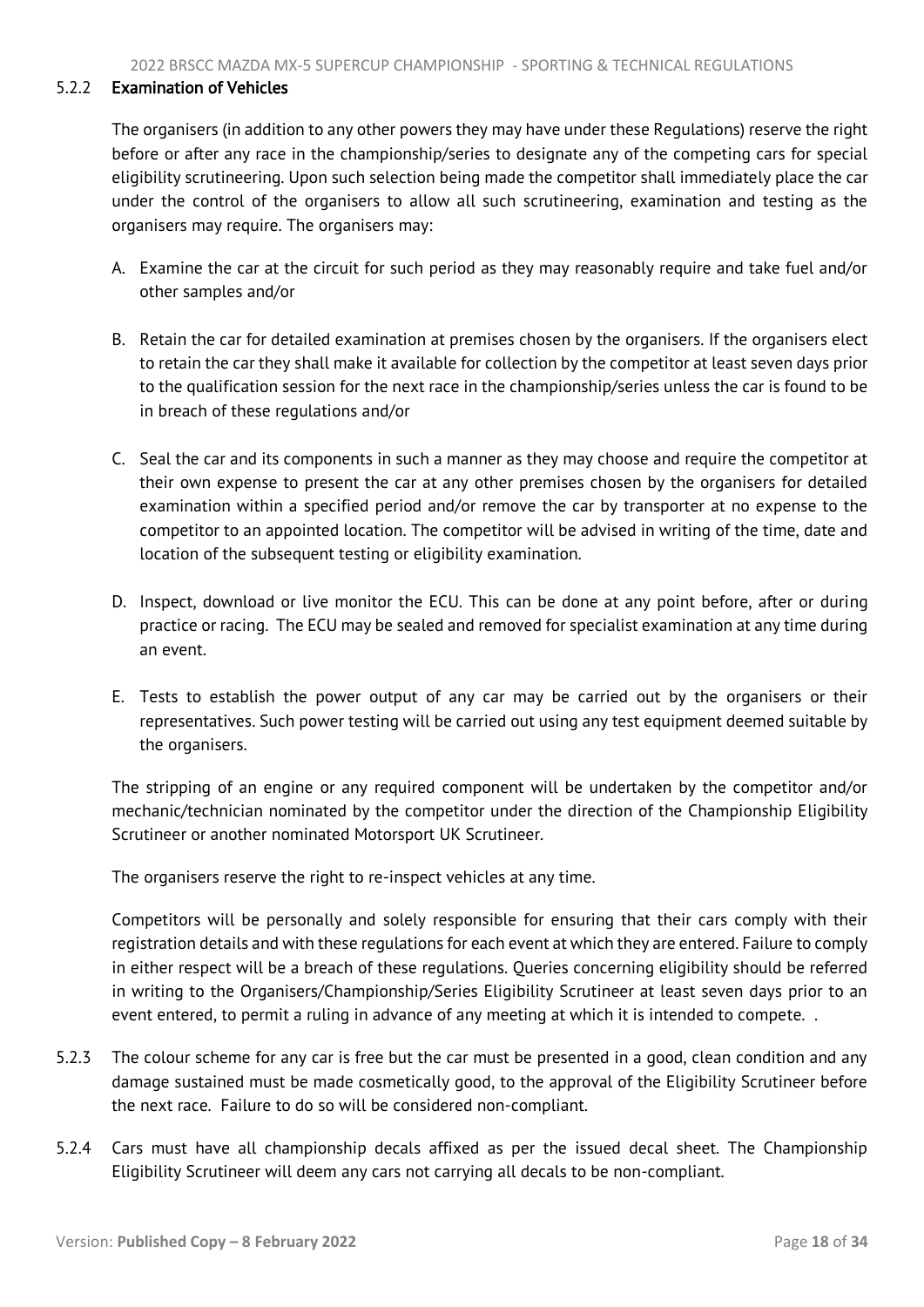# <span id="page-19-2"></span>5.3 SAFETY REQUIREMENTS

<span id="page-19-0"></span>Motorsport UK Regulations Section K, J and Q will apply subject to these Championship Regulations.

In addition, the following will apply:

Six point bolt-in cage manufactured by Safety Devices International (with twin door bars and roof cross) must be fitted as per Motorsport UK Regulations Section K Drawing 10 & 12(g).

All new build cars will be required to install the Z27 roll cage manufactured by Safety Devices International. This roll cage may be fitted to current cars.

<span id="page-19-1"></span>Alternative roll cages may be permitted but must be approved by the Eligibility Scrutineer in writing before entering an event.

# 5.4 GENERAL TECHNICAL REQUIREMENTS & EXCEPTIONS

#### 5.4.1 Towing Eyes

There must be towing eyes with minimum internal diameter of 60mm securely fixed to the main structure of the vehicle, front and rear, within the confines of the body to enable the vehicle to be moved in accordance with Motorsport UK Regulation [Q 13.1.3]. In respect to the front towing eye, this may not protrude beyond the vertical plane of the front bumper by more than 10mm. For the avoidance of doubt this precludes the use of the standard towing eye in its standard location, competitors must find an alternative.

It is strongly recommended that all Race Cars should, wherever possible, be equipped with two front and two rear towing eyes positioned equally either side of the longitudinal centre line. They should be clearly visible, marked with an arrow and the word "tow" and the wire painted in yellow, red or orange to contrast with the vehicle colour scheme.

The towing eyes must be made of at least 6mm diameter steel wire rope with a 6x19 wire core, each which must have a breaking-strain of at least 2 tons. Each towing eye must allow the passage of a cylinder with a diameter of 60 mm, situated 25mm forward of the adjacent bodywork - 100 mm above and below this hole must retain clearance to enable the recovery crews to attach straps and shackles.

The towing eye must be fixed to a structural part of the chassis with a minimum of M12 fixings, the inner part must be flexible in order for the towing eye to be retracted inside the bodywork profile. A "pullcord" must be attached to the towing eye to enable the marshals to access the wire loop. The end attached to the chassis may be either 'thimble' or 'open-loop' style.

Each complete towing eye must be certified as meeting this load requirement.

The intention is to allow an angled pull away in the event in the event of a crumpled or obscured vehicle corner e.g. +/- 45 degrees from straight ahead.

Examples of steel wire towing eyes that can be bolted to the chassis: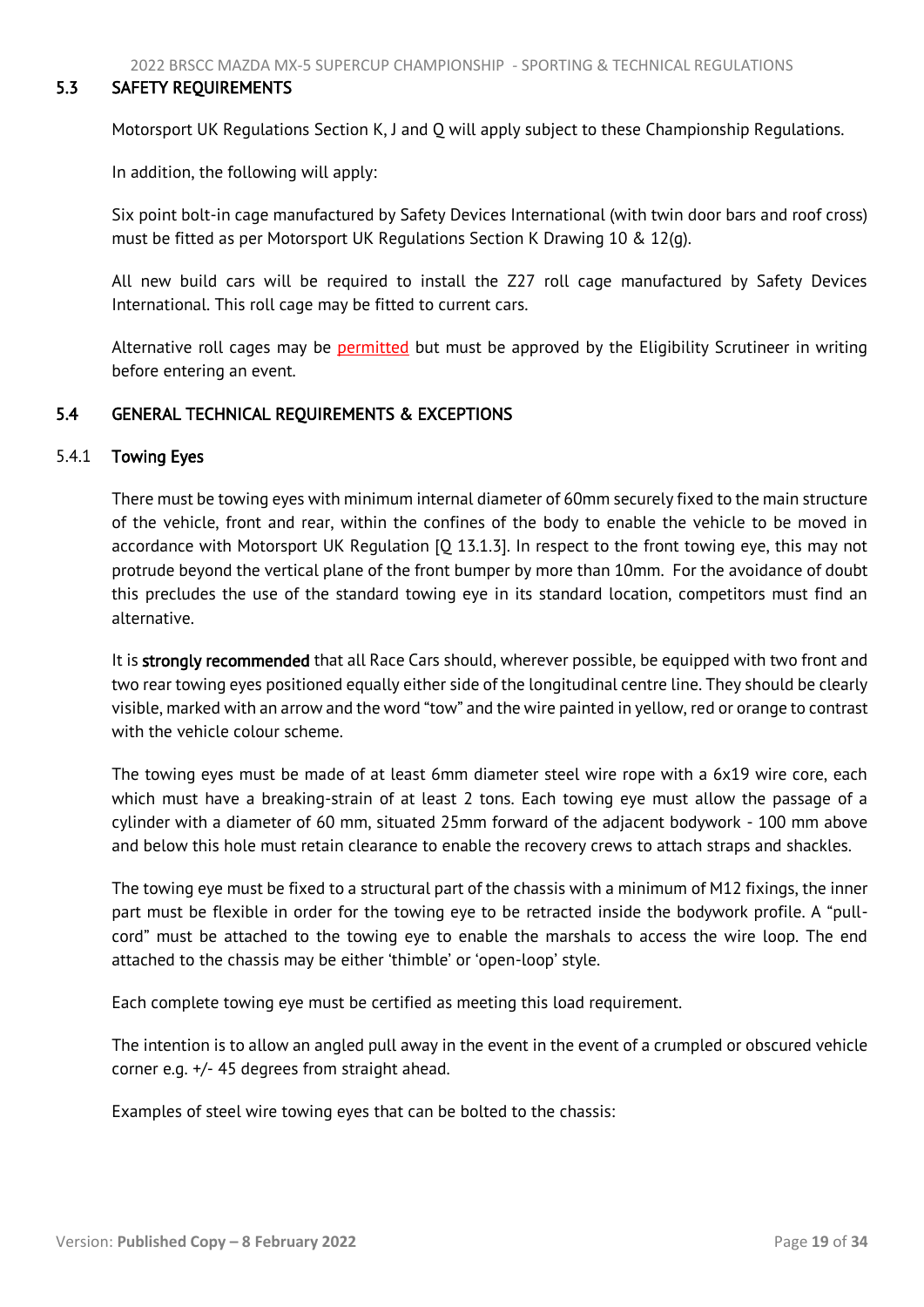<span id="page-20-2"></span>

# <span id="page-20-0"></span>5.5 CHASSIS

<span id="page-20-1"></span>No modifications permitted except the 3-piece front strut tower brace may be removed.

#### 5.6 BODYWORK

#### 5.6.1 Modifications Permitted

#### 5.6.1.1 General

All bodywork must remain as standard except for the following.

#### 5.6.1.2 Interior

The driver's seat must be replaced with an FIA approved seat and mountings suitable for competition use. The factory seat tracks may be modified, reinforced or removed. It is permitted to fit replacement seat mountings to both driver and passenger sides of the car, these may be fitted between the inner sill and the transmission tunnel but must not perform any other function. Seat mountings should not be attached directly to the floor panel without additional reinforcement. It is permitted to modify the transmission tunnel and floor under the driver's seat to facilitate the installation of the seat. Any modifications must maintain the strength of chassis and be no more than 30mm in depth. The seat installation should not allow any part of the seat to be outside of the roll over protection structure.

The standard dashboard or a composite panel of the same size and shape must be fitted, minimal trimming of the dashboard is permitted to allow for roll cage fitment only. The central audio system and heater controls may be removed and substituted for a flat panel.

Additional dashboard instrumentation and switchgear may be added.

Air Conditioning, heating and ventilation systems may be removed but adequate provision should be made to demist the windscreen should the need arise.

The windscreen is free provided that it is made from glass, is a direct replacement for the original screen and complies with Motorsport UK regulation Q 13.2.1. (a). Heated screens are permitted but must not restrict the forward view.

The door lifting window glass and window operating mechanisms must be removed.

Where fitted quarter light glass may be retained or replaced with 4mm clear plastic material as per Motorsport UK Regulation [J 5.20.8].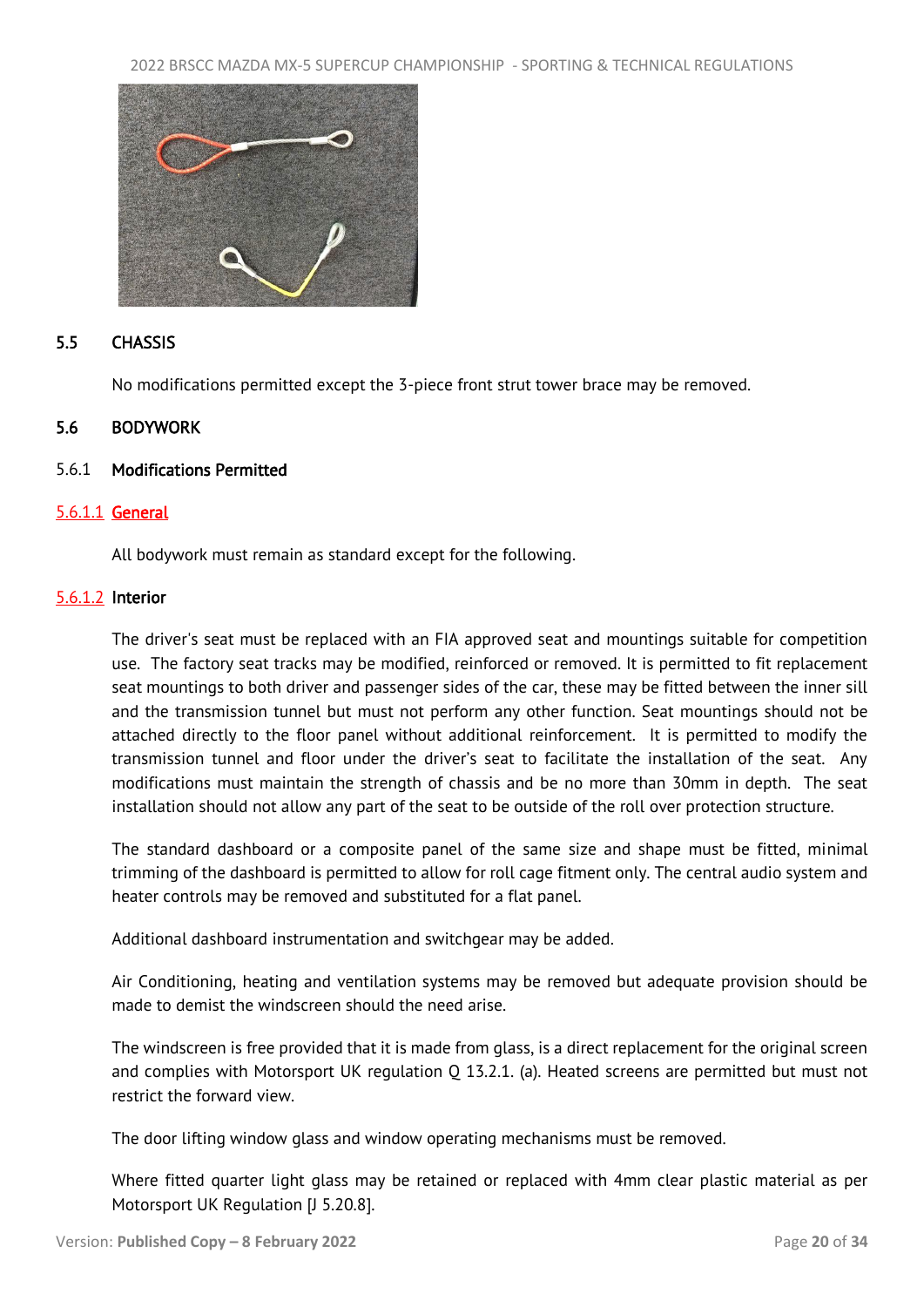Door interior panels may be removed but the top portion of the door interior panels containing the door latch release handle must be fitted. These may be made from composite material.

Interior and exterior door handles are required to remain operable. Door locks to be disabled.

All other carpets and interior trim may be removed.

Passenger seat may be removed. If retained must colour match the driver's seat.

All safety airbags and their triggering mechanisms must be removed.

The internal panel between the boot space and the driver cockpit may be replaced. Any replacement panel must ensure a firebreak between the fuel filler pipes and the driver cockpit. The panel can cover the whole of the rear shelf behind the driver seat and be angled to fit to the existing mounting points for the folding roof. The design of the panel is free but the fitting of the firebreak is compulsory with Motorsport UK Regulation [O 13.1.1].

Spare wheel and toolkit may be removed.

# 5.6.1.3 Exterior

Antenna and emblems may be removed.

Number plate mounting brackets may be removed.

Fuel Filler Door and Boot release mechanisms may be modified.

Windscreen washer systems and horn may be removed.

Standard bonnet and boot catches may be removed and replaced with safety locking pins or clips.

Wheel arch linings may be removed.

Mirrors may be replaced but only in matching pairs, these must be either original fitment or from a Mazda MX5 Mk2 / 2.5. Other types of mirror are not permitted

Vehicles must be operated in an "open" condition i.e. without the hard or soft top.

Composite replacement panels are permitted for the front bumper, bonnet, driver/passenger door and boot lid. All replacement panels must be the same shape and size of the original and be fitted to the vehicle without modification of the standard mounting points.

It is permitted to use a non-standard under tray but this must not extend any further in any direction than the original under tray and may not have additional openings, slots or flaps.

# 5.6.1.4 Silhouette

No further modifications are permitted unless explicitly stated in 5.6.1.3.

# 5.6.1.5 Ground Clearance

Motorsport UK General Regulation J.5.20.11 applies.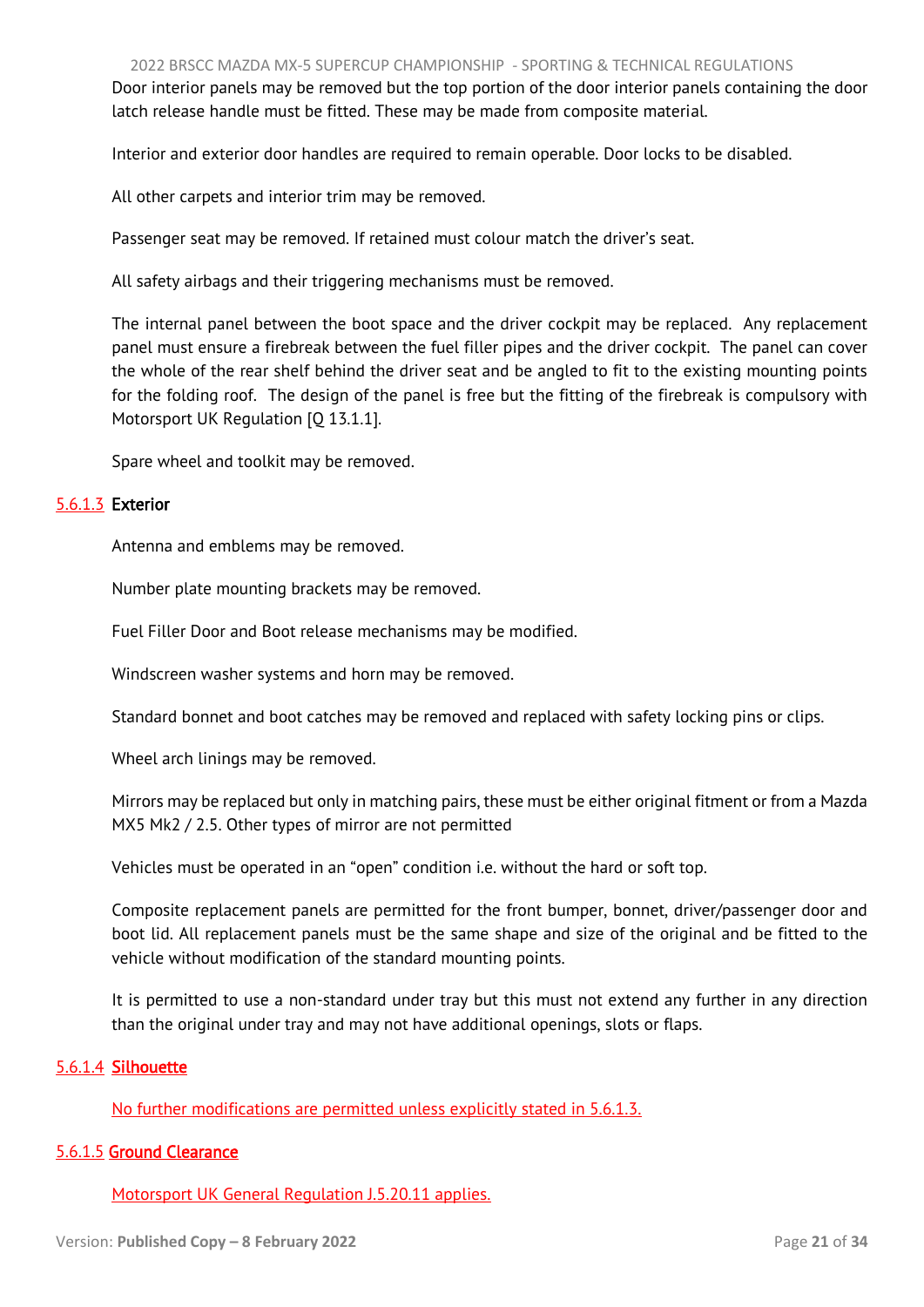#### <span id="page-22-1"></span>5.6.2 Modifications Prohibited

#### 5.6.2.1 General

The use of adhesive tape or any other medium to cover or bridge body gaps deemed to improve the aero dynamics of the body is prohibited.

#### 5.6.2.2 Interior

Other than to provide for the installation of required safety equipment or other authorised modifications, no other driver/passenger compartment alterations are permitted.

Instrument clusters shall be unmodified OE parts.

The driver's door must retain the opening mechanism or means of opening from inside.

#### 5.6.2.3 Exterior

No air dams, aerofoils or spoilers are allowed.

All apertures resulting from the removal of forward facing lamps must be completely and permanently filled with solid material from the rear surface of the aperture thus maintaining the shape of the original panel.

It is permitted to remove both the front and rear crash attenuators but it is not permitted to reinforce or strengthen the crash attenuators or to replace them with other materials.

Wings and wheel openings shall remain unmodified except for rolling or flattening of inner wing lip for tyre clearance.

<span id="page-22-0"></span>It is not permitted to remove material from or to distort any body panel to gain an aerodynamic advantage.

# 5.7 ENGINES

The only permitted engine is the 2.0i (MZRLF) as fitted original equipment to the Mazda MX-5 MK3 (NC) range (CR 5.2.1. applies).

The maximum permitted engine power output will be 140.00 hub horsepower when measured on the championship nominated Dynamometer. (see 5.2.2.(e))

The championship nominated Dynamometer for an event will be listed in the final instructions or by event bulletin.

Any vehicle requested to attend the BRSCC nominated Dyno for testing and found not to comply with the maximum power measurement will be reported to the Clerk of the Course, and will have the engine sealed or resealed by the attending scrutineer at the time of testing, it may also be requested by the scrutineer that the car is dismantled for further inspection, this could be at the same or a separate location at the competitors expense, to check compliance with the regulations.

The three front cam cover bolts must be cross drilled to accept Motorsport UK Seals.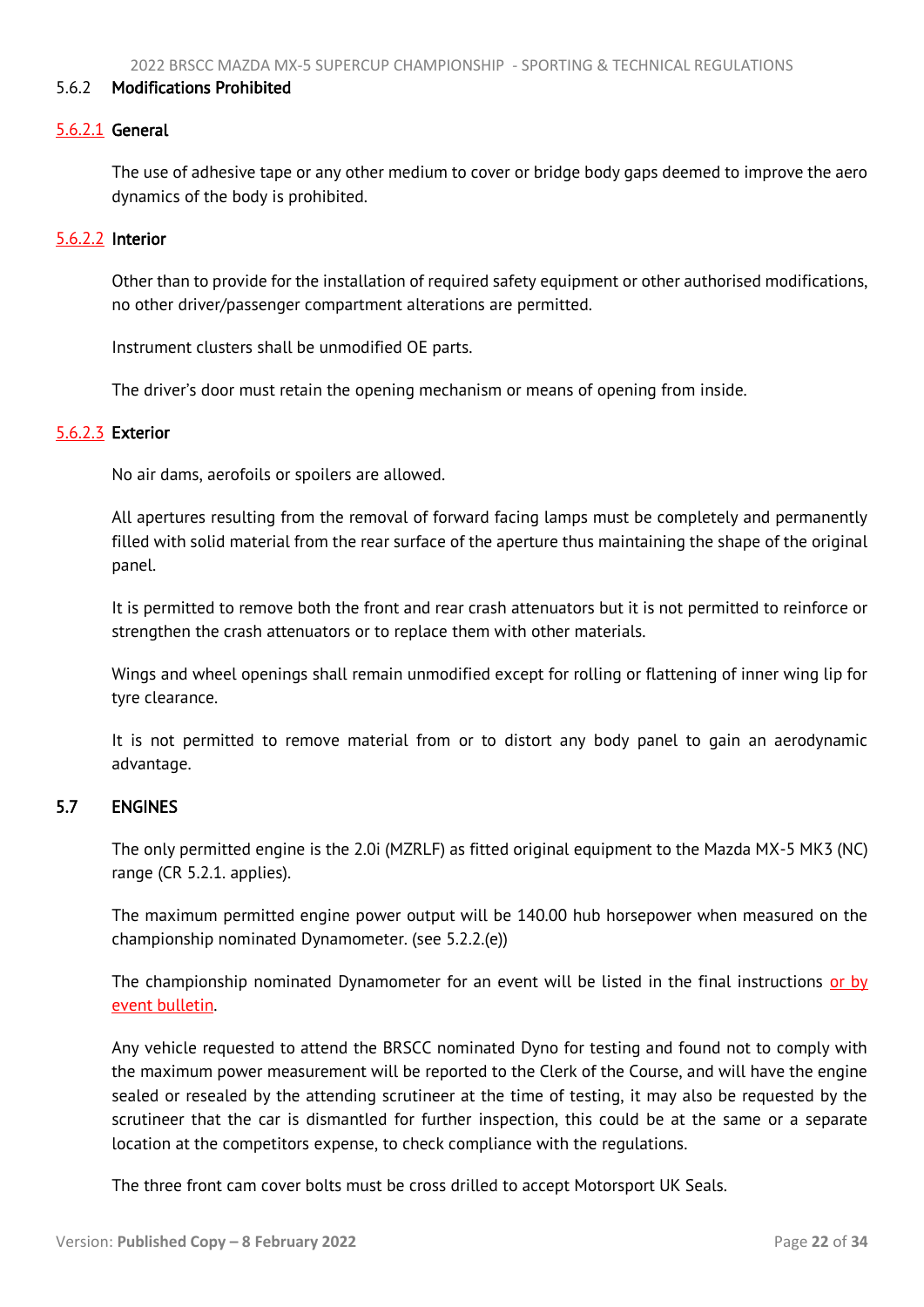Prior to, or at the first event entered, the engine will be sealed. The details of the seals will be recorded and kept by the Championship Scrutineer or the nominated licensed scrutineer.

It is the Competitors' responsibility to maintain the seal unbroken and to protect the seal from damage or loss, as the eligibility of the relevant engine depends upon the seal being in place.

Should there be the need by the competitor to break the Motorsport UK seal or replace the engine, the competitor must inform and have written approval from the Championship Scrutineer or the nominated licensed scrutineer before the work can be carried out. At the next event the Championship Scrutineer or the nominated licensed scrutineer will check and fit new Motorsport UK seals and record the details.

It is not permitted to compete in the championship with an engine that is not sealed by the Championship Scrutineer or the nominated licensed scrutineer.

# 5.7.1 Permitted Modifications

# Head skimming is free.

No other modification of any engine component from standard is permitted.

#### 5.7.2 Prohibited Modifications

The general prohibition of engine modifications includes:

It is only permitted to use a standard dimension camshaft, regrinding or re-profiling is prohibited. The required camshaft measurements are in accordance with the following diagram:



The use of vernier cam pulley wheels is prohibited.

Camshaft timing must comply with the standard position for inlet and exhaust pulley wheels.

Porting or polishing of the inlet and exhaust ports of the cylinder head is prohibited

The use of vernier cam pulley wheels, offset dowels or any method that alters the manufacturers valve timing is prohibited. The manufacturer's standard valve timing must be maintained.

Porting or polishing of the inlet exhaust ports of the cylinder heads is prohibited.

#### 5.7.3 Location

The engine location and orientation must remain as the original manufacturer specification.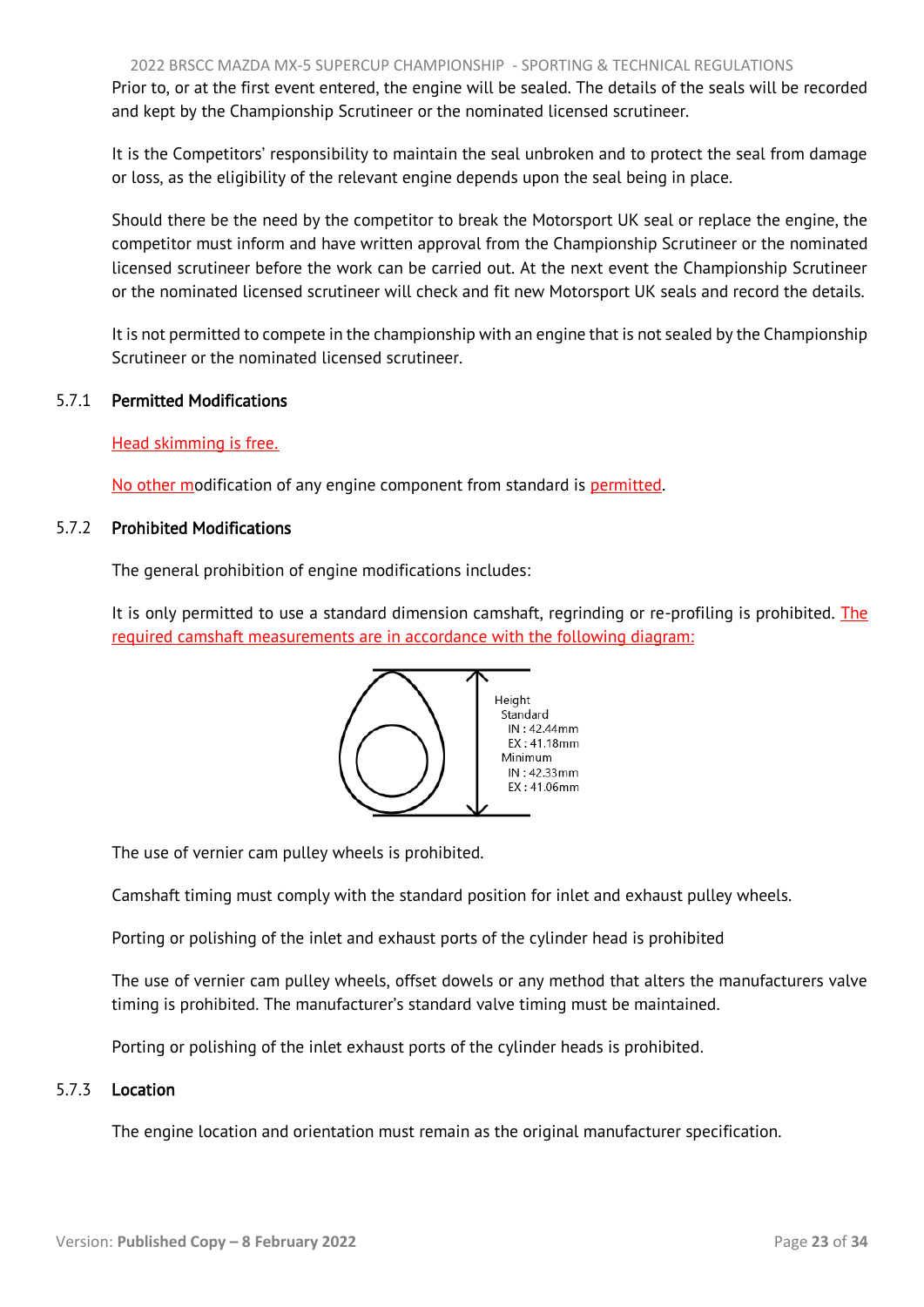#### 5.7.4 Oil/Water Cooling

The radiator is free but must be mounted to the standard location. Thermostats are free. An additional Oil cooler is permitted.

#### 5.7.5 Induction Systems

It is permitted to replace the standard induction system cold air pipe and filter with the Pipercross Venom Universal VM7100 aftermarket induction kit or Pipercross Viper Induction Kit Part No. PK364 MX5 Parts.

An air filter must be fitted, this may be of the free flow type.

Where the standard induction system is retained, no modification is permitted and an air filter must be fitted, which may be of the free flow type.

Induction kit air inlet piping may be routed from the front radiator grille only. A flange (Part No GL0AI102 manufacturer Revotec) may be fitted behind the grill and located in the first third of the N/S/F grill area. For the avoidance of doubt, there must be no hole through the grill and the mesh must remain intact. A grille that fills the entirety of the front radiator aperture must be fitted but it may be non-standard. Nonstandard grilles may not have additional openings/fittings to increase air flow into the induction kit inlet.

The only permitted induction manifold is the UK specification manifold without any modification. Removal or modification of the swirl flaps or the operating mechanism is prohibited.

# 5.7.6 Exhaust Systems

It is permitted to replace the standard exhaust manifold with the Racing Beat manifold, part number: 56010 (4 into 1) or the IL Motorsport manifold part number NC0-0352.

It is not permitted to remove the EGR valve which must remain and be connected electrically.

The exhaust system from the manifold is free provided that it is of a similar shape to the original exhaust. The exhaust system must mount to the original mounting points and be of the twin tail pipe configuration. The system must contain a working 100 cell catalytic converter through which all exhaust gasses must pass. The catalytic converter must be fitted between the manifold flange and the first expansion box.

The catalytic converter must be present and operational and may not be modified. All exhaust gasses must pass through the catalytic convertor.

The recommended exhaust system is that produced by Advanced Automotive Systems Ltd, 0191 267 3718 (contact Stuart), part number AAS/SC0001.

Any part of the exhaust manifolds or exhaust system may be wrapped in heat barrier tape. It is not permitted to have any parts of the exhaust manifold or system coated internally or externally in any type of ceramic materials.

The exhaust system must be mounted in its standard position and must exit in the normal position.

The exhaust system must comply with Motorsport UK Regulation [J 5.16] to [J 5.18] noise regulations.

It is permitted to remove the EVAP control pipes and charcoal cannister.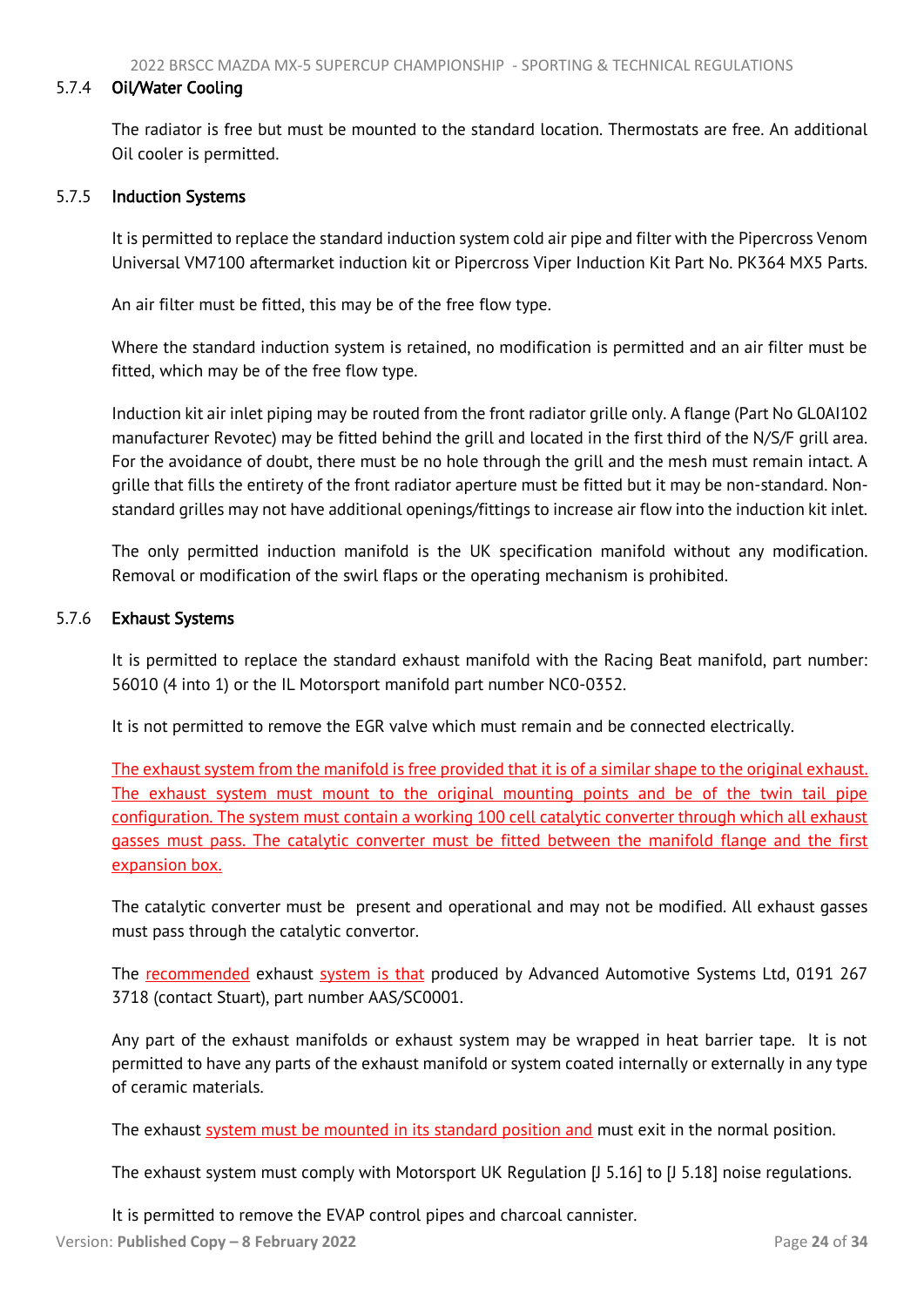#### <span id="page-25-1"></span>5.7.7 Ignition Systems

The type and grade of spark plug is free.

The Engine Control Unit (ECU) must be located in the standard position and must be the only system controlling the engine operation. It is not permitted to modify the operation of the ECU by the fitment of components or software either internally or externally. The air cleaner bracket covering the ECU should be removed unless the standard air cleaner is being used.

The only permitted engine ECU must be taken from the standard Mazda range with firmware code numbers LFH9EA to LFH9EF or LFJ1EC to LFJ1EF, no other type of engine ECU may be used.

It is permitted to fit standard or standard replacement sensors but the replacement sensor must not modify the strength or form of the signal from that given by of the original sensor

The OBD port must be retained and in its original position to facilitate the interrogation of the ECU.

Cars entering the BRSCC Mazda MX-5 SuperCup will have the engine ECU remapped, at the owners expense, to Championship specification. Failure to comply or register an ECU will result in disqualification.

Remapping will be carried out by Sanspeed, 1-17 Standard Road, Bexleyheath, Kent DA6 8DP. Tel: 020 8301 4676.

The licence holder for the current ECU software map is Sanspeed, 1-17 Standard Road, Bexleyheath, Kent, DA6 8DP. Tel: 020 8301 4676. Remapping of the ECU can only be carried out using equipment approved by the licence holder. Remapping may be carried out at any point during an event.

The Championship holds a number of ECUs containing the current map. Competitors can be asked to replace their ECU with a championship unit at any time during an event. Failure to comply will be deemed as a non-compliance and reported as such to the Clerk of the Course.

For the avoidance of doubt: the only permitted ECU map is the current BRSCC Mazda MX5 SuperCup v1.0 2018.

#### 5.7.8 Fuel Delivery Systems

<span id="page-25-0"></span>The restrictor plate in filler neck may be removed.

# 5.8 SUSPENSIONS

#### 5.8.1 Permitted Modifications

The only permitted dampers are GAZ Gold, PRO GHA 393 Race Kit. The Gaz dampers must be fitted in conjunction with the standard top mounts. Dampers must be serviced only by GAZ International, modification to the standard Gaz specification is not permitted and in particular, additional spherical bearings, rose jointing etc. is prohibited. The standard rubber top mount bushes must be retained.

Springs must be a single piece unit. Springs rates are free but progressive rate springs are prohibited.

It is permitted to use a helper spring to maintain the spring location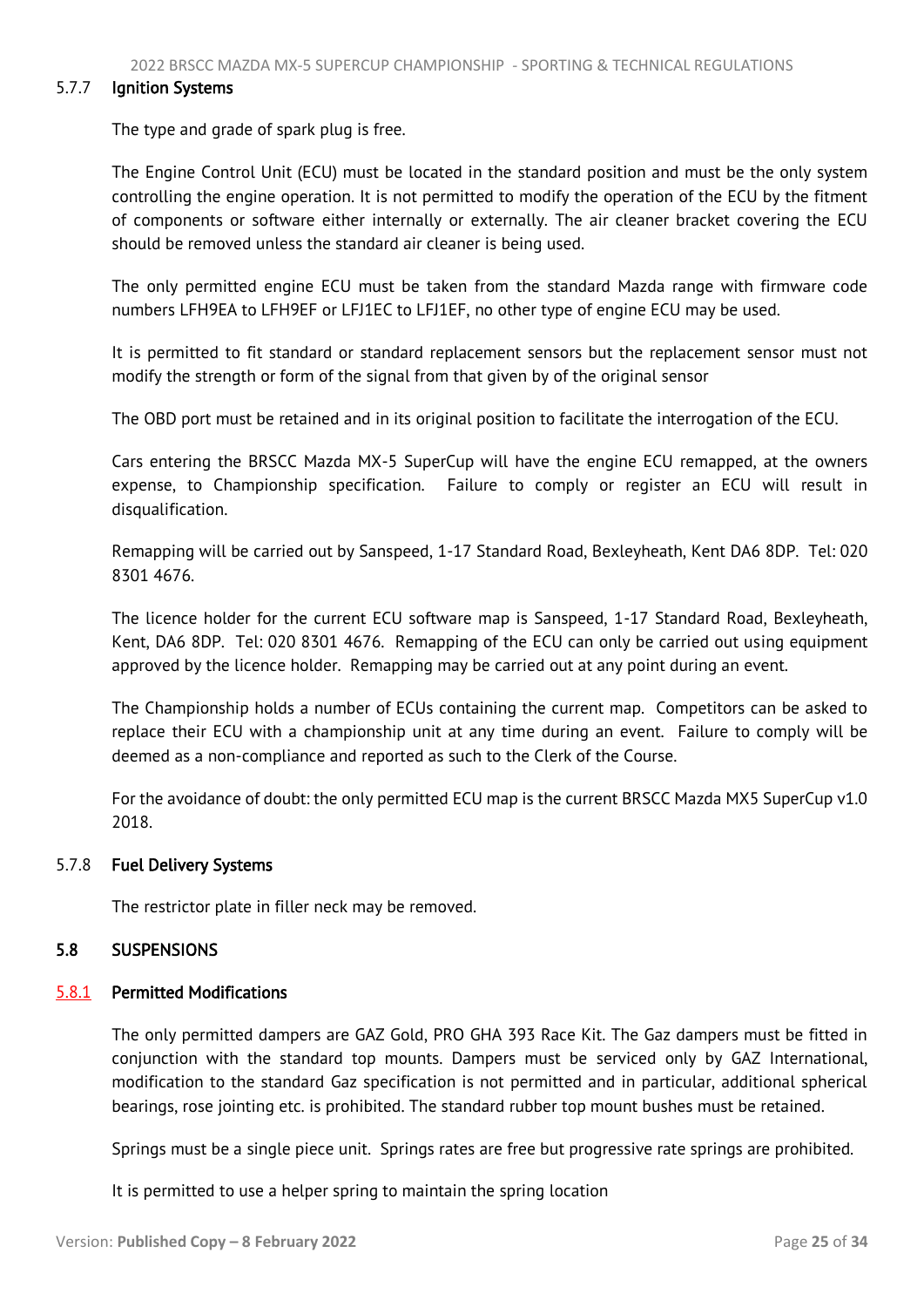# <span id="page-26-1"></span>Eibach

Front anti-rollbar : Eibach Ref. AS4155010VA with an external diameter of 26mm

Rear anti-roll bar : Eibach Ref. 5536.312 or 5536.320R with an external diameter of 16mm

# **SuperPro**

Front anti-roll bar : SuperPro part number RC0018FZ-27 with an external diameter of 27mm

Rear anti-roll bar : SuperPro part number RC0049RZ-16 with an external diameter of 16mm

The SuperPro anti-roll bars are available from :-

BOFI Racing Ltd. W : [www.bofiracing.co.uk](http://www.bofiracing.co.uk/) E : [hello@bofiracing.co.uk](mailto:hello@bofiracing.co.uk) T : 0203 795 0515

Where the standard anti-roll bars have been replaced, only the anti-roll bar bushes supplied with the Eibach or SuperPro parts listed above may be used.

No modifications to the Eibach or SuperPro anti-roll bars are permitted.

The standard anti-roll bar drop links must be used and the anti-roll bars must remain connected at all times.

Suspension alignments (camber, caster, toe) is free within the limits of the unmodified factory adjustment points.

It is permitted to replace the suspension bushings (including the differential support bushes) with polyurethane bushes provided no other modifications are required for fitment. Eccentric bushes are not permitted. Manufacturer is free.

Ride height is free.

# 5.8.2 Prohibited Modifications

It is not permitted to replace the standard rubber bushes in the suspension top mounts with polyurethane.

It is not permitted to fit wheel spacers or to remove material to alter the vehicle track from standard.

# <span id="page-26-0"></span>5.9 TRANSMISSIONS

# 5.9.1 Permitted Modifications

Clutch disk and pressure plate are free, providing that they mount on the standard flywheel.

Strengthening of the selector fork for 3rd/4th gear is permitted.

It is permitted to replace any bush or roll pin with components made from different materials. It is also permitted to carry out approved modifications to increase reliability.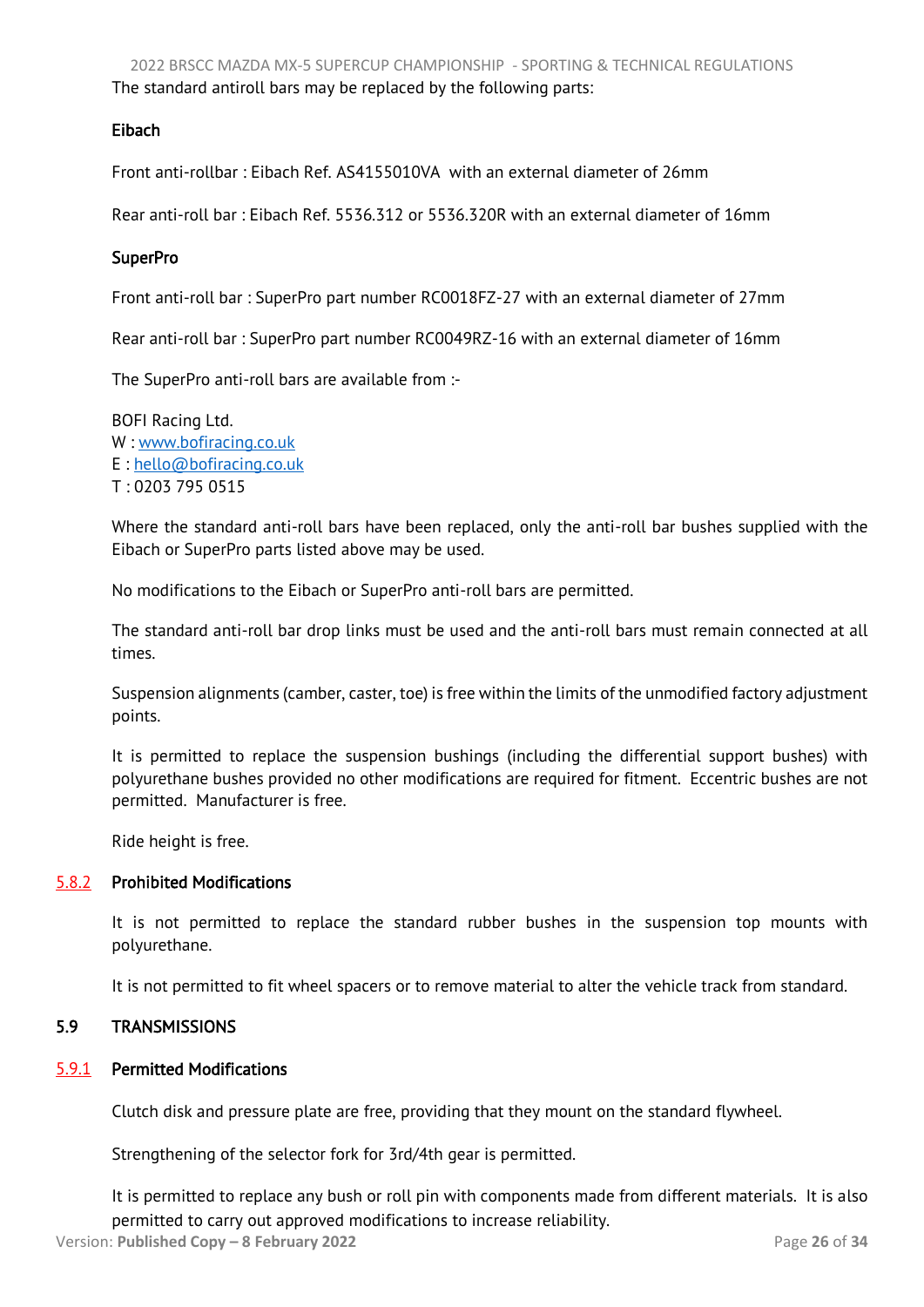<span id="page-27-1"></span>2022 BRSCC MAZDA MX-5 SUPERCUP CHAMPIONSHIP - SPORTING & TECHNICAL REGULATIONS It is permitted to use a separate clutch fluid reservoir.

# 5.9.2 Prohibited Modifications

It is not permitted to modify the transmission in any way that will alter the operation of any of the internal components.

# 5.9.3 Transmission & Drive Ratios

The standard 2005 and later 6-speed gearbox, internal parts and ratios must be used by all cars.

Gear Ratios

| 1st gear | 3.709          |
|----------|----------------|
| 2nd gear | 2.190          |
| 3rd gear | 1.536          |
| 4th gear | 1.177          |
| 5th gear | 1.000          |
| 6th gear | 0.787 or 0.832 |

The only permitted final drive is that fitted as original equipment to the Mazda MX-5 Mk3 (NC) range. The final drive may be equipped with either open or limited slip differential but must be original Mazda equipment (CR 5.2.1. applies). Modifications of any type are not permitted.

A differential oil cooler may be fitted.

Two adjacent differential cover retaining bolts must be cross drilled to allow for eligibility seals.

<span id="page-27-0"></span>Final Drive Ratio: 3.727:1

# 5.10 ELECTRICS

# 5.10.<sup>1</sup> Exterior Lighting

All standard rear lamps must remain in place and the rear lamps and brake lamps must be fully functional at all times. It is permitted to use the centre, high level brake light as a bad weather light provided that it meets the requirements of CR 5.10.3.

Front wing marker/indicator lights may be removed and the apertures covered.

Headlamps complete with their operating mechanisms may be removed but headlamp covers must be fitted permanently to the inside of surrounding body panel.

# 5.10.2 Bad Weather Light

A bad weather light is required to be fitted above the boot lid facing rearward and within 10cm of the vehicle centre line. This lamp must have a minimum surface area of 49 sq cm. and a maximum area of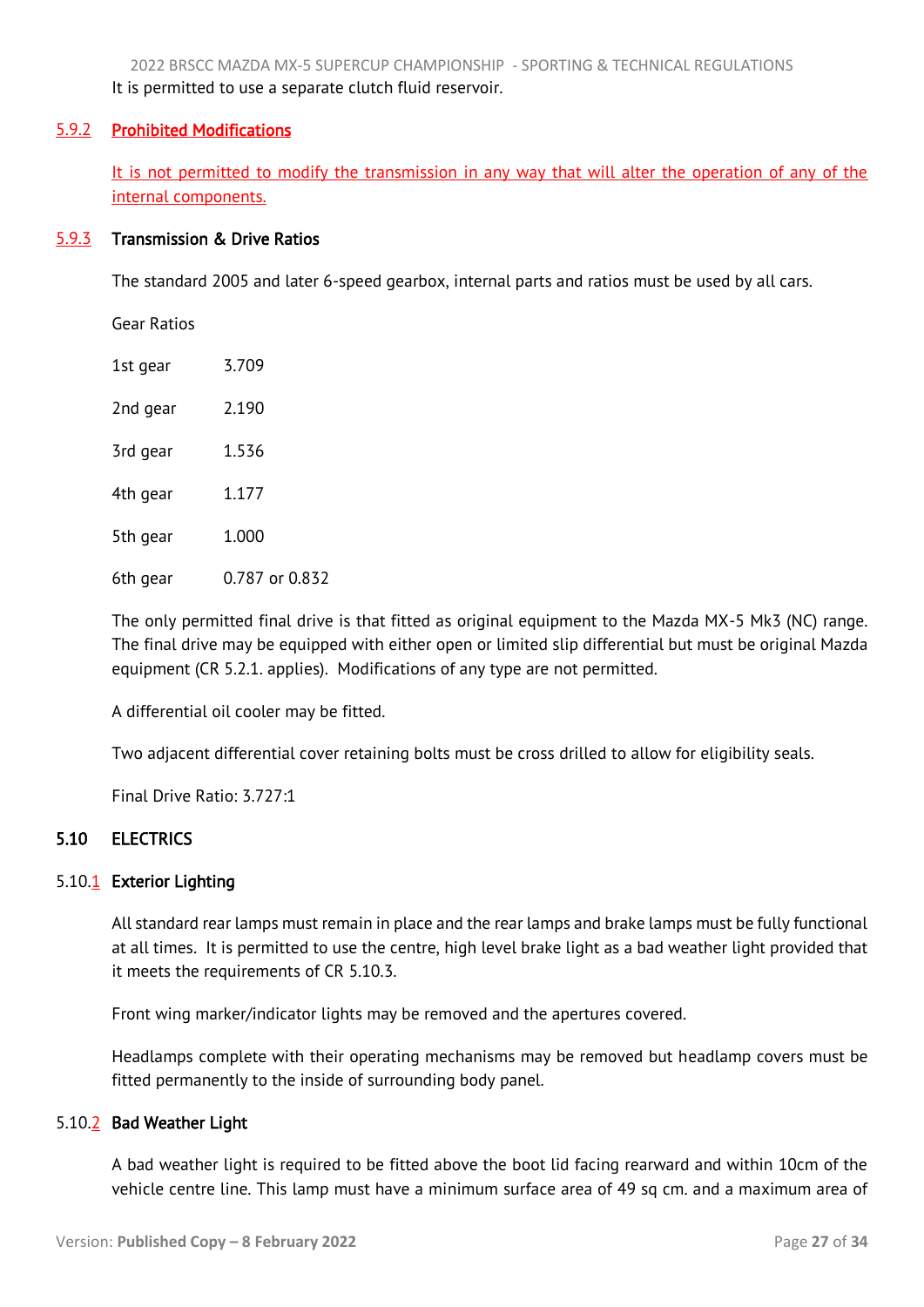<span id="page-28-1"></span>2022 BRSCC MAZDA MX-5 SUPERCUP CHAMPIONSHIP - SPORTING & TECHNICAL REGULATIONS 98 sq cm. The bulb rating must be of at least 21 watts intensity or equivalent LED unit. The lamp must

be capable of operation at all times. Motorsport UK Regulation [K 5].

#### 5.10.3 Batteries

A battery and electric starter motor must be fitted and capable of at least 3 repetitive starts. The type of battery is free but any non-lead/acid technology battery must be taken from the list approved by Motorsport UK, Regulation J5.14.9).

The battery must be relocated from the engine bay to the passenger foot well or the boot area. The ground lead must be indicated with a yellow colour coding and both battery terminals must be covered with insulating materials.

#### 5.10.4 Generators

A fully working standard alternator must be fitted and electrically connected so that the standard battery charging function is providing to the onboard battery at all times when the engine is running.

#### 5.10.5 Wiring Harness

<span id="page-28-0"></span>The wiring harness is free provided that it maintains the function of all of the required electrical systems and maintains them within the manufacturer's parameters.

#### 5.11 BRAKES

# 5.11.1 Permitted Modifications

Any brake pad that fits the standard, unmodified caliper may be used. Brake pad friction material is free but must retain the original size and shape.

Steel braided flexible hoses may be used.

Backing plates may be removed.

The anti-lock braking systems must be disabled by disconnecting the main multi-pin plug and securing it away from the ABS control unit. The ABS control unit may be removed and the hydraulic pipes changed to suit.

A brake bias adjustable valve may be fitted which may be either single or dual pipe to rear brakes. Position of fitment is free.

The configuration of the brake system may be changed but must conform with MSUK Q 13.4.

#### 5.11.2 Prohibited Modifications

The handbrake must remain as standard and be in working order

It is prohibited to use any brake calliper or disc other than the standard or standard spec replacement units.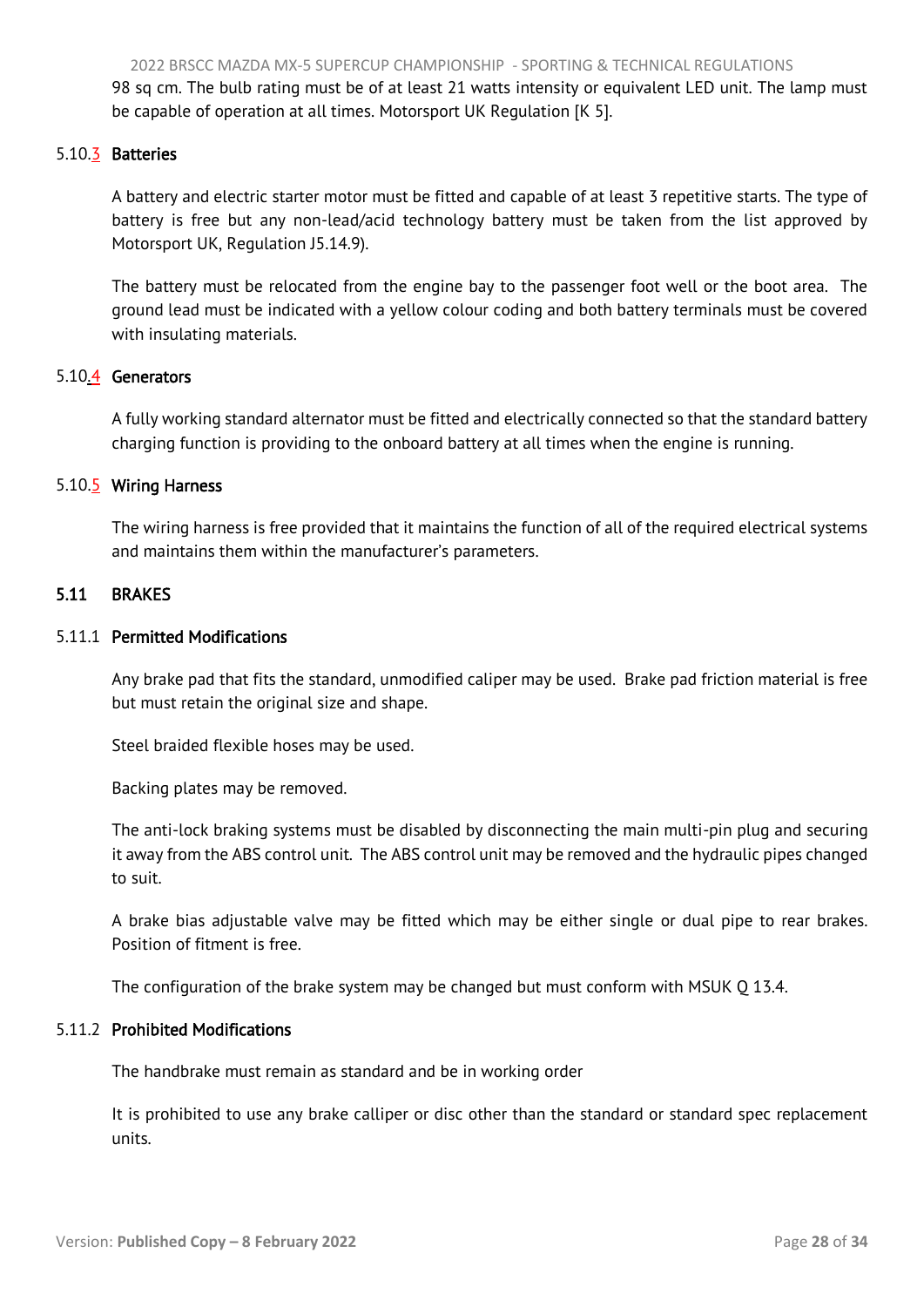#### <span id="page-29-2"></span><span id="page-29-0"></span>5.12 WHEELS/STEERING

#### 5.12.1 Permitted Options

Any steering wheel may be used except wood rimmed type but must comply with Motorsport UK Regulation [J 5.7].

The steering lock must be removed.

Wheel nuts are free providing they are manufactured from steel and of equal or better quality than OEM. Motorsport UK Regulation [Q 13.5.2].

Manual or power steering may be used provided that the steering ratio remains as standard.

It is permitted to convert power steering rack to manual.

Steering angles are free provided that only the standard mounting points and adjusters are used.

It is permitted to use Mazda RX-8 front wheel bearing assemblies, Mazda part number: F151-33-04X or parts from other manufacturers of the same specification.

#### 5.12.2 Prohibited Options

No other alterations are permitted unless explicitly stated in 5.12.

#### 5.12.3 Construction & Materials

All wheels shall be one of the three OE Mazda MX-5 17" x 7" wheels.

Style 1: (p/n: 9965-38-7070)

Style 2: (p/n: 9965-36-7070)

Style 3: (p/n: 9965-45-7070)

Or

Rota wheel Type "Force" 17" x 7.5" - 45mm offset

Rota wheel Type "Torque" 17" x 7.5" – 45mm offset

<span id="page-29-1"></span>Traklite 17" x 7.5" with 45mm offset

# 5.13 TYRES

#### 5.13.<sup>1</sup> Specification

The control tyre for the Championship will be the Avon ZZR (215 x 40 x 17), product code 14464M.

A total of 20 tyres are permitted for use during the season on race days during qualifying and races. 6 tyres can be nominated at the competitors first event.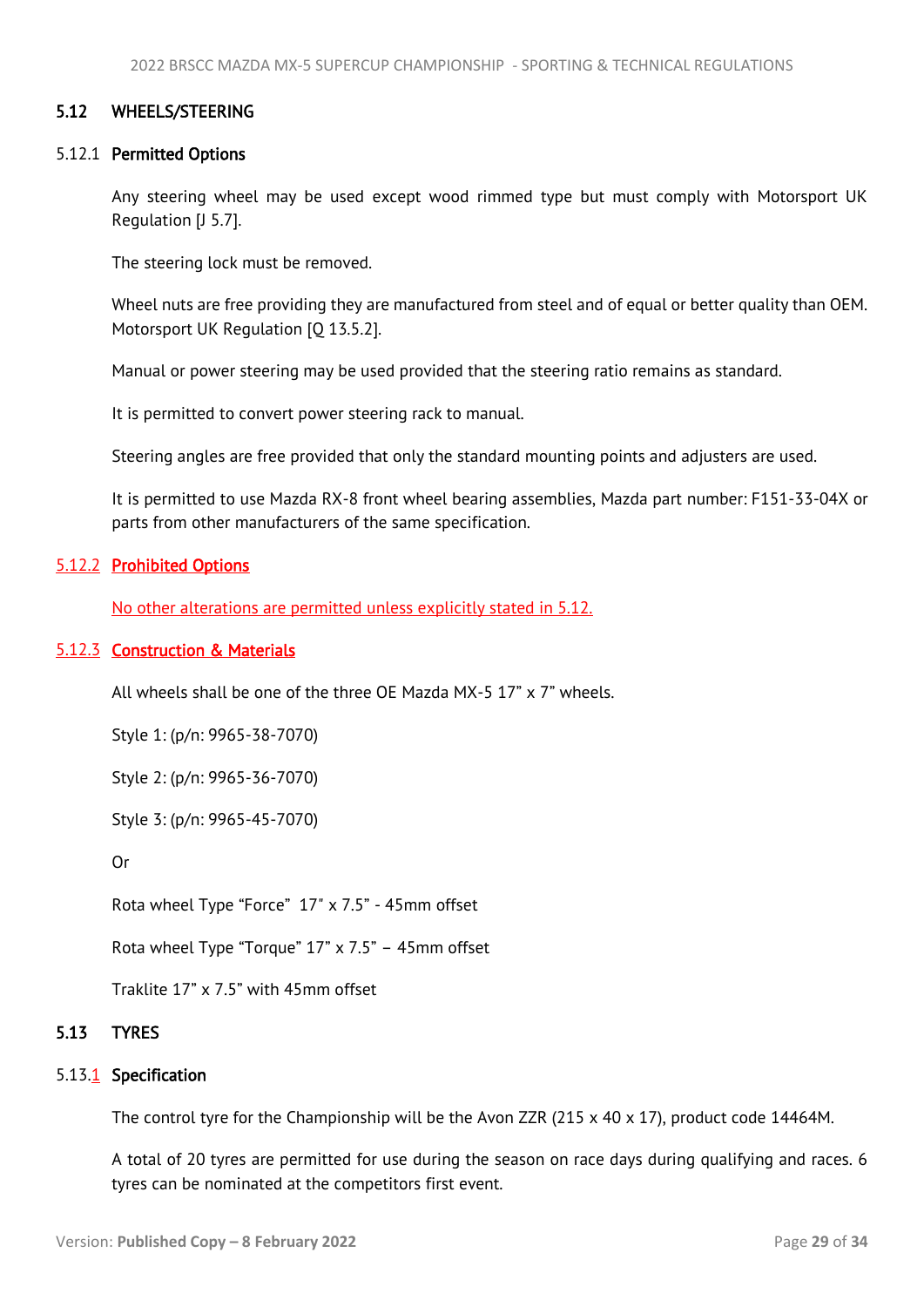<span id="page-30-2"></span>The relevant identification bar codes for these tyres must be registered with the Eligibility Scrutineer prior to being used. At the time of practice, familiarisation or racing no other tyres may be present in the pit lane or relevant garage.

An additional patch will be attached to each tyre by the manufacturer to confirm purchase through the nominated supplier.

The Championship reserves the right to mark tyres to make tyres easier to identify.

If the car is involved in an accident or incident which has caused damage to the tyres it will be at the discretion of the Eligibility Scrutineer and/or a representative of the controlled tyre supplier as to whether extra tyres may be allocated for use. Additional tyres to be used will be on a like for like basis only. Damage caused by exceeding track limits will not be considered as accident or incident.

Only tyres that have been declared for the season may be used during official qualifying and racing. All tyres must have a 1.6mm tread pattern across the tyre at the start of each qualification race or race.

Tyres may not be cut or altered in any way from that supplied by the manufacturer. No tyre may be buffed, re-faced or trimmed by any mechanical or hand device what so ever.

Tyres may be checked in the assembly area prior to a qualification race or race, and any non-compliance with the regulations will be reported.

# 5.13.2 Nominated Manufacturer

Avon Tyres

# 5.13.2.1 Nominated Supplier

Cooper Tire & Rubber Co Europe Ltd Avon Tyres Motorsport Bath Road Melksham Wiltshire SN12 8AA +44 (0) 1225 703101

5.13.3 Tyre warmers, space heaters or any similar devices for heating or softening the tyre compound are not permitted at any time. The use of any chemical mixture or gas that is placed in the vicinity or, or applied to, the tyre, that would re-structure the compound of the tyre, is also prohibited.

# 5.14 WEIGHTS

<span id="page-30-0"></span>The minimum weight including driver will be 1110 kg for the duration of the race meeting up to and including post event scrutineering. Should any ballast be required to achieve this minimum, it must be securely bolted to the passenger floor area, in accordance with Motorsport UK Regulation [J 5.15].

# <span id="page-30-1"></span>5.15 FUEL TANK AND FUEL

# 5.15.1 Types

Version: **Published Copy – 8 February 2022** Page **30** of **34** Original fuel tank must be used as per factory specification.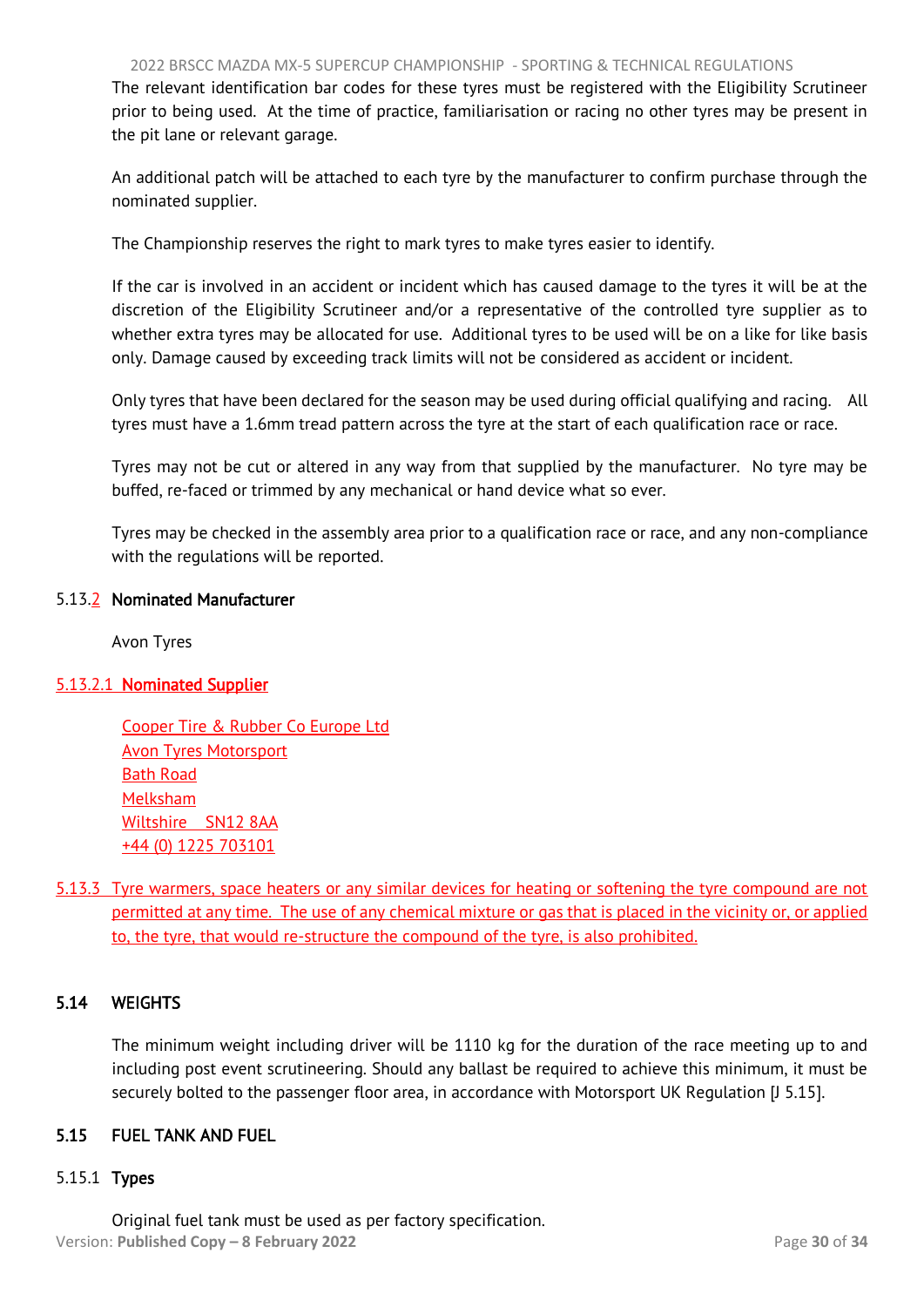2022 BRSCC MAZDA MX-5 SUPERCUP CHAMPIONSHIP - SPORTING & TECHNICAL REGULATIONS

# <span id="page-31-2"></span>5.15.2 Locations

The fuel tank should be mounted in the original location. Fuel filler trap door and restrictor plate in filler neck may be removed.

# 5.15.3 Fuel

Only pump fuel as defined in [Motorsport UK Regulations Section B Nomenclature and Definitions (see Pump Fuel)] may be used. The use of power boosting or octane boosting additives by competitors in any fuel is prohibited. A minimum of 3 litres of fuel must remain in the fuel tank at the end of qualifying or race.

# <span id="page-31-0"></span>5.16 SILENCING

<span id="page-31-1"></span>Must comply with Motorsport UK Regulation [J 5.16], [J5.17] and [J5.18].

# 5.17 NUMBERS AND CHAMPIONSHIP DECALS

#### 5.17.1 Positions:

Competition numbers must comply with Motorsport UK Regulation [J 4] and due to space constraints a 15" diameter roundel may be used with 7" numbers on both sides of the car.

In addition, the windscreen of all cars must display the competition number positioned on the upper side area of the passenger's side of the windscreen, as follows:

- (1) the numerals must be at least 150mm high
- (2) be placed no closer than 50mm from the lower edge of the windscreen "sun strip" and 50mm from the side edge of the windscreen
- (3) only windscreen numbers supplied by BRSCC are permitted to be used

As forward facing numbers will be displayed on the windscreen, there will not be a requirement to display a competition number on the bonnet.

All cars will carry BRSCC decals on both sides of the car. All race overalls are to carry BRSCC cloth badges. Failure to do so may incur loss of Championship points.

Any decals specified by the Championship Co-ordinator must be fitted as and when required.

# 5.17.2 Suppliers

BRSCC and Championship Co-ordinator.

# 5.17.3 Advertising

Sponsorship on cars is permitted. Advertising is not permitted in the areas allocated for the championship sponsors as shown on the decal sheet. Championship decals must be fitted as per the issued decal sheet and the organisers/sponsors reserve the right to exchange these at any time during the season.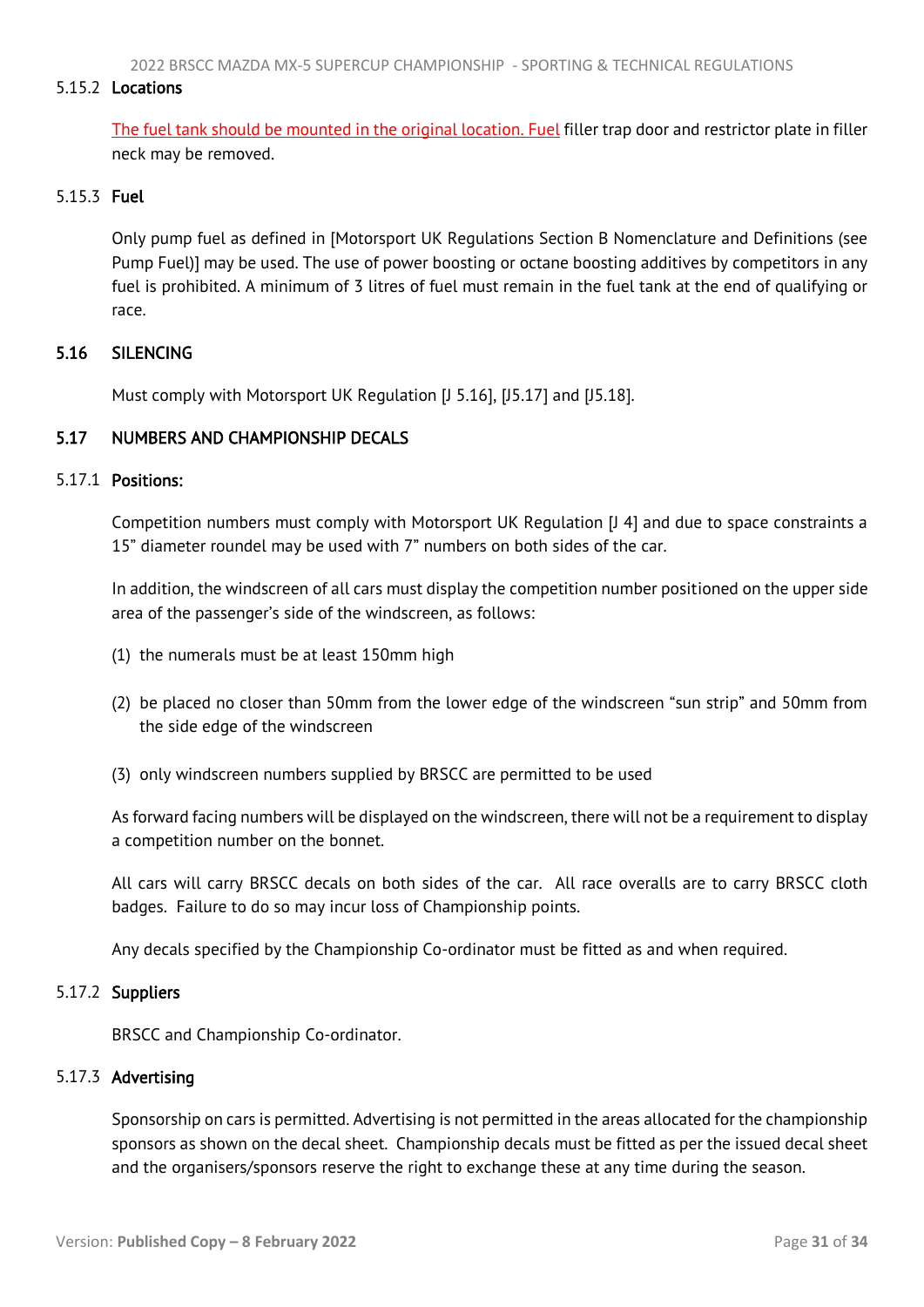# <span id="page-32-3"></span>6. APPENDICES

<span id="page-32-1"></span><span id="page-32-0"></span>The following Commercial Undertakings are not subject to the Judicial Procedures of either the Championship Stewards and/or the Motorsport UK/MSC.

# 6.1 RACE ORGANISING CLUBS & CONTACTS

# ORGANINSING CLUB

 British Racing & Sports Car Club Suite 1, 60 Churchill Square Kings Hill West Malling ME19 4YU Tel: 01732 780100 [www.brscc.co.uk](http://www.brscc.co.uk/)

#### <span id="page-32-2"></span>6.2 COMMERCIAL UNDERTAKINGS

- 6.2.1 Acceptance of entry into the Championship is conditional upon each registered competitor and his or her agents, sponsors, team members and all other associated personnel accepting without reservation or recourse to abide by the BRSCC Mazda MX-5 SuperCup Regulations and not to act in a manner that could be considered to bring the Championship, BRSCC and/or its associate companies or sponsors into disrepute.
- 6.2.2 Both Car and Driver must meet the requirements of livery during all practice, qualifying and races. Should any vehicle or overalls carry any form of sponsorship or advertising which conflicts in any way with BRSCC and/or its associate companies or sponsors, the vehicle may not be permitted to take part in the championship. The decision of the Championship Co-ordinator in such a situation is final.
- 6.2.3 The sponsors decals which each vehicle and driver must carry will be identified as "reserved" areas and will be notified and confirmed in an Official Bulletin. Decals must be displayed in the correct position as intimated by the organisers. Failure to comply with this regulation will result in a loss of points for the meetings in which the infringement occurred.
- 6.2.4 Special care has been taken to leave large areas of the vehicle's surface clear to allow for competitors' sponsors. Products that are not permitted to be advertised on UK television are prohibited from being displayed on any vehicle or overalls. The Championship Co-ordinator reserves the right to censor any advertising which may be deemed unsuitable.
- 6.2.5 The organisers will supply those livery items referred to in 5.2.4 to ensure the correct location of livery on cars.

No additional stickers or livery may appear on the front windscreen of the vehicle other than the screenstrip supplied by BRSCC fitted without alteration to its appearance.

6.2.6 In signing the Championship Registration form each entrant agrees that BRSCC and the sponsors of the 2022 Championship may make use of his/her activities, imagery and successes in motor sport for any advertising or promotion with which they are associated. The Championship must be referred to as 'BRSCC Mazda MX-5 SuperCup Championship' in all competitor's own literature and communications.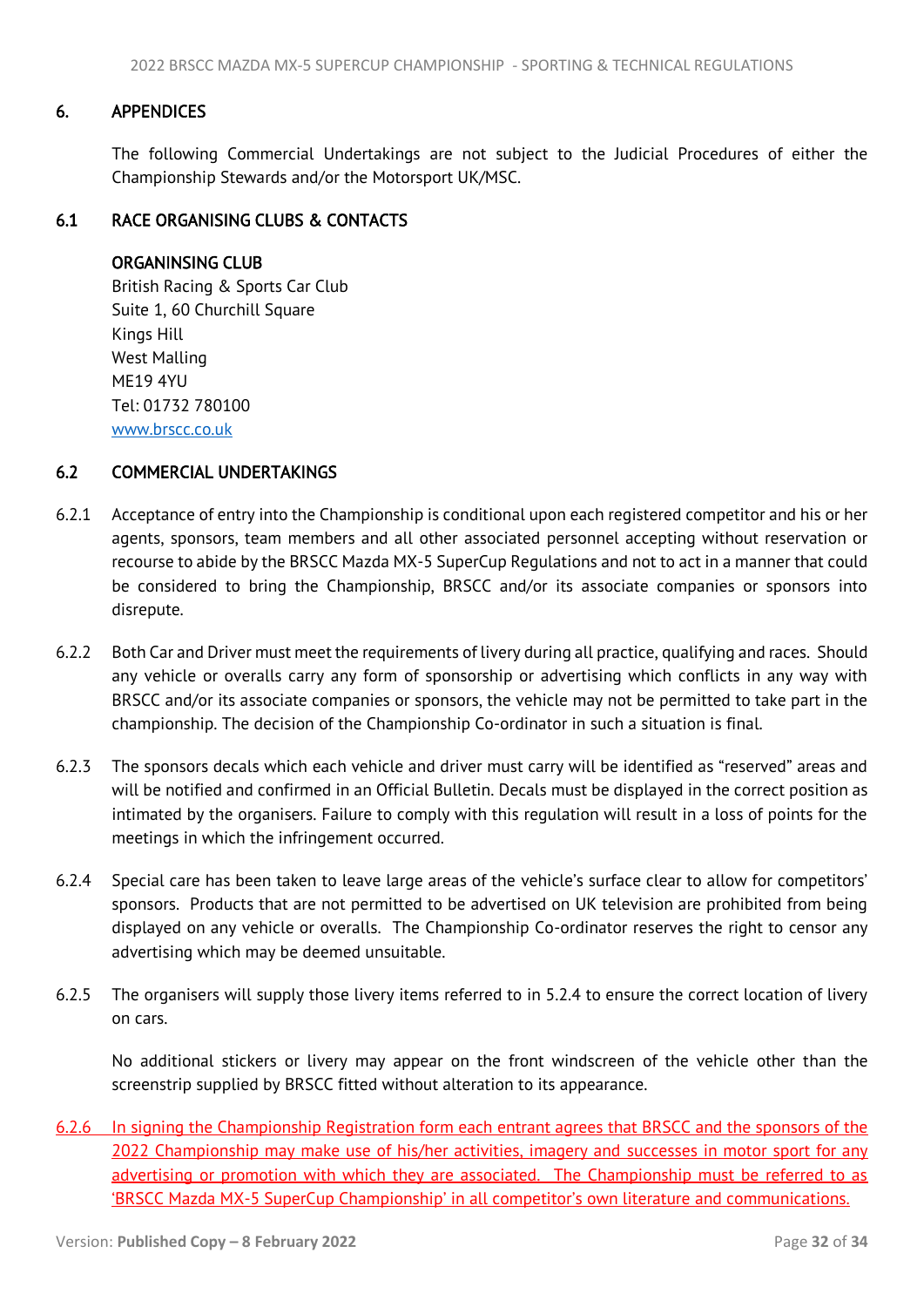2022 BRSCC MAZDA MX-5 SUPERCUP CHAMPIONSHIP - SPORTING & TECHNICAL REGULATIONS No images taken at a Championship event or supplied by the Championship / issued by the Championship photographer can be altered in any way without the permission of the Championship Co-ordinator.

- 6.2.7 By entering the Championship, competitors and their teams are obliged to assist BRSCC in the promotion of the Championship and in particular any television coverage. All competitors and their teams are obliged to assist any nominated TV Production company in the filming of the Championship by granting interviews when requested and any other reasonable request of the TV Production company or the Championship Co-ordinator.
- 6.2.8 Race suits must throughout each round meet the following requirements: Be clean, and tidy and clearly display any sponsorship identification as required
- 6.2.9 All teams taking part in the Championship will be required to demonstrate that they have made their best efforts at each event to present their paddock area, to include their support vehicles, awnings and overall team presentation to the very best of their capability.

This includes, but is not limited to, aspects such as tidy parking, clean paddock vehicles, awnings, flooring and any branding in place where applicable, and smart and clean team clothing.

Where in the opinion of the Championship Co-ordinator this effort has not been made future race entries may not be accepted. The Championship Co-ordinators opinion will be final in this matter.

- 6.3 Deleted
- 6.4 Deleted